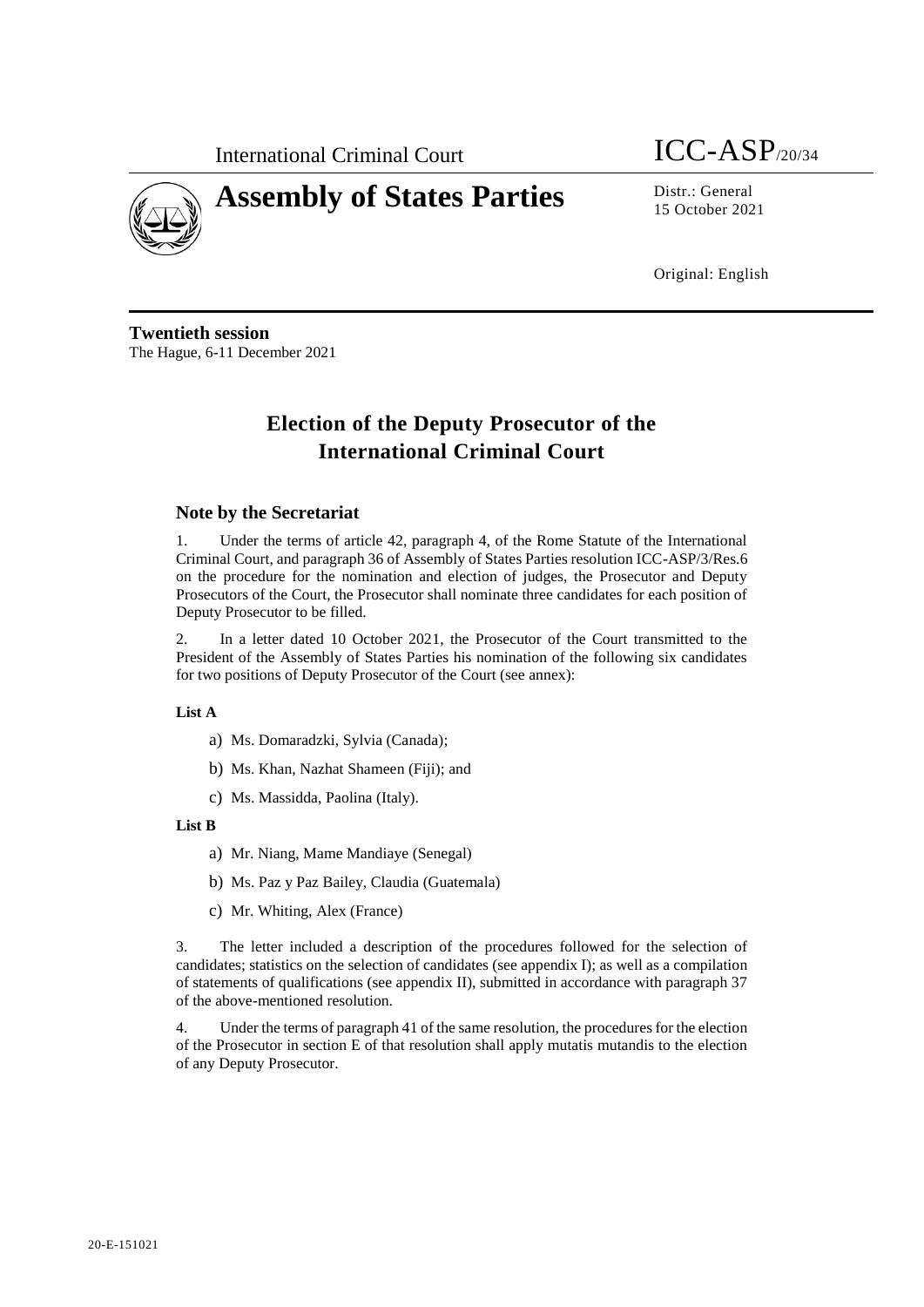# **Annex**

# **Letter from the Prosecutor to the President of the Assembly**

10 October 2021

Your Excellency,

I have the honour to inform you, in your capacity as President of the Assembly of States Parties to the Rome Statute of the International Criminal Court ("Court"), that the process of selection of candidates for nomination to the two positions of Deputy Prosecutor has been finalised.

The candidates hereby nominated have been selected from a pool of 177 applicants coming from all geographical regions, including from both States Parties and non-States Parties to the Rome Statute. The vacancy announcement was advertised for six weeks in accordance with the Court's procedures, from 7 July until 17 August 2021.

Pursuant to article 42, paragraph 3 of the Statute, candidates must be persons of high moral character, be highly competent and have extensive practical experience in the prosecution or trial of criminal cases. The thorough selection process commenced with intensive outreach – including specific, targeted initiatives through LinkedIn, outreach to multiple regional, international and specialist bar associations and global pa rtners, and direct contact through Note Verbales sent to all States Parties. This process aimed at ensuring a wide geographical and gender representation within the pool of applicants. As can be seen by Appendix I, these efforts helped ensure a diverse and well-qualified pool of applicants.

Following a review of all applications in August and September 2021 by the three members of the selection panel, chaired by me, a geographical and gender diverse shortlist of twelve candidates was unanimously agreed upon by the panel. The assistance of the Independent Oversight Mechanism ("IOM") was initiated in order to ensure the candidates met the specified requirements, as detailed in the annex to the 7 July 2021 decisions of the Bureau of the Assembly.

All twelve candidates accepted the invitation to participate in the selection interview on 6, 7 and 8 October 2021.

The interview outline was developed to provide an in-depth assessment of the expertise and competencies of the candidates, as well as to allow the candidates to more freely articulate their vision and comprehension of the Office of the Prosecutor, and of the duties and responsibilities of the Deputy Prosecutor.

The three-member interview panel included two persons external to the Court, Mr. Adama Dieng (Senegal), former Under-Secretary-General of the United Nations, and Special Adviser to the Secretary-General on the Prevention of Genocide, and Ms. Catherine Marchi-Uhel (France), Assistant Secretary-General of the United Nations and Head of the International, Impartial and Independent Mechanism (IIIM). They assisted me in further testing the candidates' qualities, abilities and expertise.

At the end of every interview, I asked the views and opinions of the panel members who gave their assessment before I gave my own views. I take this opportunity to extend my profound and sincere gratitude to each of my fellow panel members for giving so generously of their time and for the invaluable counsel they gave during the various stages of this process.

The result of this process is that the panel has reached unanimous agreement as to the composition of the two lists presented to you for transmission on to the Assembly of States Parties. The IOM has also been consulted and commenced its due diligence review of the candidates included on the two lists presented below. I am informed by the IOM that, at this point, it has not identified any information that would render any of the candidates ineligible pursuant to the article 42(3) requirement. Now that the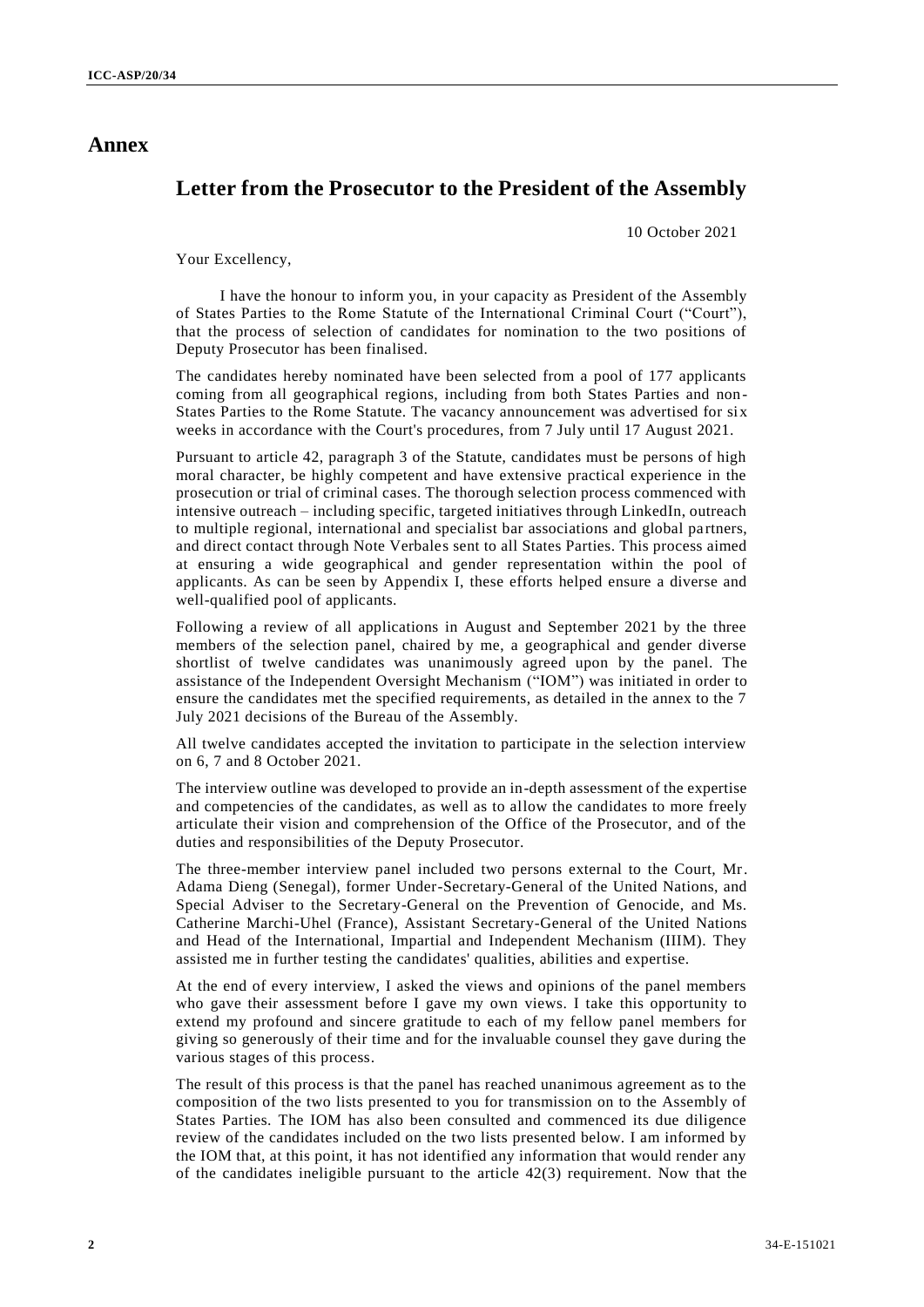nominated candidates presented on the two lists are presented by me to the Assembly of States Parties, the IOM process will continue, as determined by the Bureau of the Assembly in the annex to its 7 July 2021 decisions.

It is important to underline that qualifications, experience and suitability for the post remained the benchmark in all deliberations and decisions in this selection and nomination process. Setting this against the candidates that applied for this post, I am delighted that I am able to present two lists. Each list comprises three candidates who possess the requisite experience and qualifications to assist me in running an effective and efficient Office. These lists are submitted consistent with my letter to States Parties of 4 February 2021, which aimed to ensure one list of candidates as female only (List A) and the other comprising francophone lawyers / lawyers from the civil law tradition (List B). I consider it extremely important that the office benefits from a Deputy elected from each of these separate lists, for the reasons detailed in that letter.

Accordingly, I nominate these candidates (in alphabetical order):

#### **List A**

Ms. **Domaradzki**, Sylvia (Canada)

Ms. **Khan**, Nazhat Shameen (Fiji);

Ms. **Massidda**, Paolina (Italy)

**List B**

Mr. **Niang**, Mame Mandiaye (Senegal)

Ms. **Paz y Paz Bailey**, Claudia (Guatemala)

Mr. **Whiting**, Alex (France)

# **Panel assessment of Candidates presented on List A (in alphabetical order):**

#### **Sylvia Domaradzki (Canada)**

Ms. Domardzki currently serves as Crown Prosecutor in Canada, having previously served as Senior Crown Attorney. She has extensive prosecution experience and is a recognised expert in the area of prosecuting crimes against children and in cyber-crime offences. Although Ms. Domaradzki does not possess experience working for International Tribunals, she demonstrated a sound understanding of the objectives, mandate and operations of the Office of the Prosecutor. She answered questions in a thoughtful and considered manner demonstrating judgement. Presenting an extensive career in the Canadian Ministry of Justice and Public Prosecution Service, Ms. Domaradzki demonstrated her skills and competence in both Prosecution and reviewing investigations. Of particular note was Ms. Domaradzki's ability to innovate, to harness technology and to implement creative solutions to complex issues. The panel were satisfied that Ms. Domaradzki would perform well as Deputy Prosecutor.

#### **Nazhat Shameen Khan (Fiji)**

Ms. Khan was the first female prosecutor in Fiji, the first female Director of Public Prosecutions in Fiji, and first female High Court judge in Fiji. For the last few years Ms. Khan has served as the Permanent Representative of Fiji to the United Nations in Geneva. She is currently serving as the President of the Human Rights Council, with her term due to end at the end of 2021. In each of her responses through assessment, Ms. Khan displayed a thorough understanding of the breadth and depth of issues, provided insightful, and well developed responses to all questions posed. Her command over a variety of interlacing issues, prosecutions, fact finding, management generally (and change management and ensuring an harassment free work place, in particular) as well as demonstrable high level diplomatic skills and experience were well noted by all Panel members. She presented concrete examples to support various points she made and displayed an excellent comprehension of the report of the Independent Expert Review - and of various challenges facing the office. Her substantive knowledge of the Rome Statute was impressive and she brings with her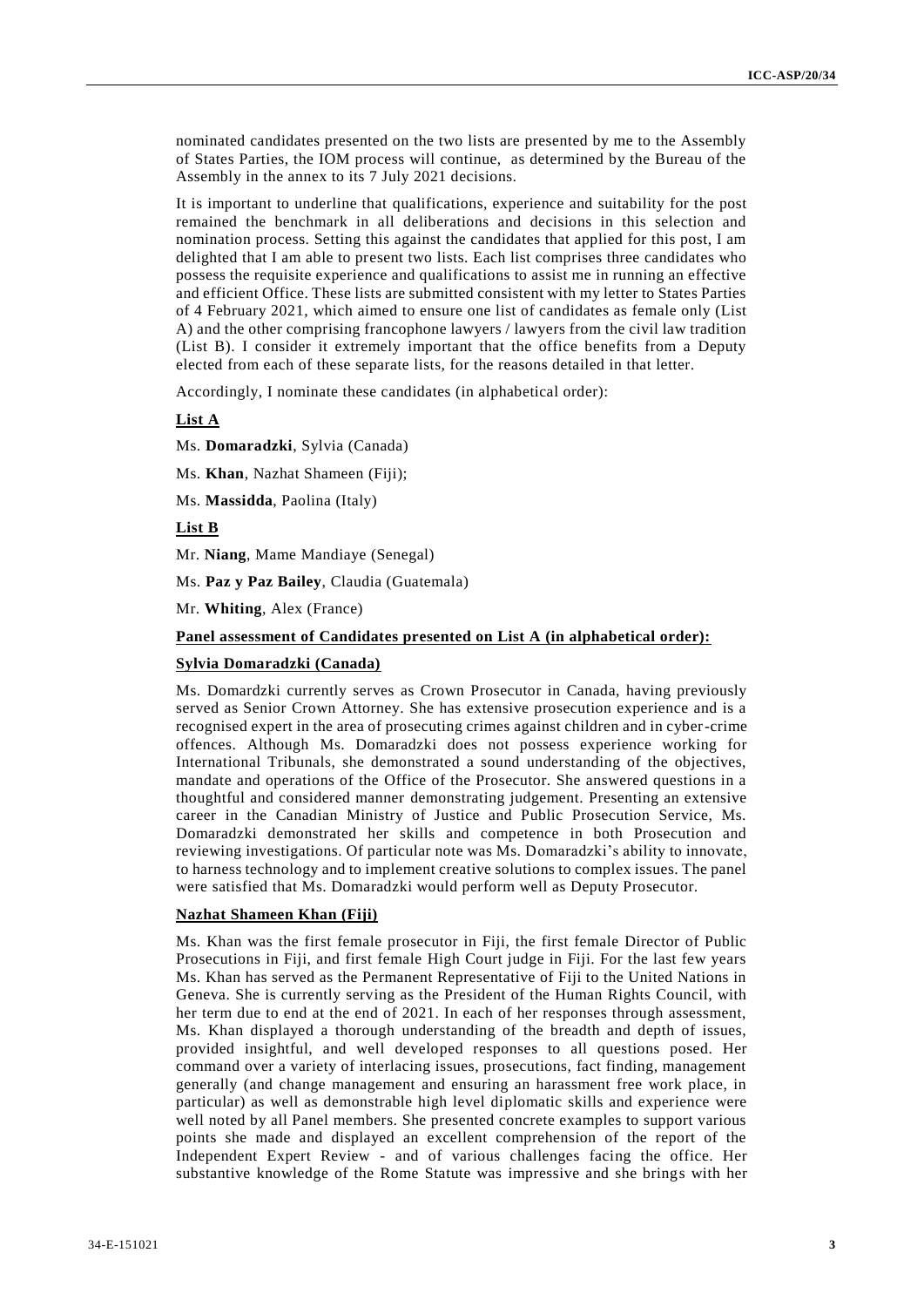extensive knowledge and competence on gender-related issues. It was the unanimous view of the Panel that Ms. Khan was an outstanding candidate who would make a truly exceptional Deputy Prosecutor, if elected.

# **Paolina Massidda (Italy)**

Ms Massidda currently serves as the Principal Counsel at the independent Office of Public Counsel for Victims (OPCV) within the Court. Ms. Massidda performed well through assessment. Her responses were well-developed and delivered and touched upon a range of issues pertinent to the role of Deputy Prosecutor. Her extensive knowledge of the proceedings of the Court and her broad knowledge and competence in the area of International Justice were evident throughout the assessment. Ms. Massidda demonstrated the necessary balance of assertive and fluid leadership while stressing the requirement of wellbeing initiatives in order to ensure staff engagement and achievement of objectives. The Panel were satisfied Ms. Massidda would be a capable Deputy Prosecutor were she to be elected.

# **Panel assessment of Candidates presented on List B (in alphabetical order):**

# **Mame Mandiaye Niang (Senegal)**

Mr. Niang is the Prosecutor General of the Appeals Court of St Louis in Senegal and a judge. He has extensive domestic international and national experience and has served in the ad hoc Tribunals as a senior legal officer. He has also served as UNODC regional representative for Southern Africa. He was elected as a Judge of the ICTY and ICTR in 2013, where he sat in both trial and appeals divisions. The panel were convinced of Mr Niang's suitability to fully perform the functions of Deputy Prosecutor. Given Mr Niang's previous experience in multiple domestic and international legal environments – operating in executive leadership and senior positions – the panel were convinced that he would bring a wealth of competence, great integrity and real capacity to the Office. In particular, Mr. Niang proved, through assessment, his capabilities in forging strong bonds, building diverse and multidisciplinary teams and forging disparate professionals into effective and collaborative units. The panel were completely assured of his capabilities, integrity and judgement and had no doubt that he would make an excellent Deputy Prosecutor, if elected.

# **Claudia Paz y Paz Bailey (Guatemala)**

Ms. Paz y Paz was the Attorney General of Guatemala and as such drove change in the prosecutions in the country at all levels. Of particular interest was her ground-breaking work in prosecuting genocide cases before the domestic courts of Guatemala. Ms. Paz y Paz Bailey performed very well through assessment. She provided detailed and reflective responses to the full range of questions and demonstrated clear competence, understanding and professionalism in all of her answers. Ms. Paz y Paz Bailey's experience in each of her preceding roles demonstrated an impressive track record, an ability to effect change, courage to take action, resilience to withstand political and external pressure along with modesty and empathy for others. In particular, her innovative and thoughtful response in relation to complementarity demonstrated a thorough understanding of the requirements for the Office into the future. The panel were satisfied that Ms. Paz y Paz Bailey would be successful in the role of Deputy Prosecutor were she to be elected.

# **Alex Whiting (France)**

Mr. Whiting is currently serving as the deputy Prosecutor to the Kosovo Specialist Chambers in the Hague. He has worked as a senior prosecutor in the ICC and the ICTY and has extensive national and international prosecution experience. The panel assessed Mr. Whiting as highly suitable for one of the posts of Deputy Prosecutor. Mr Whiting presented an extremely capable profile and provided the panel with thoughtful, measured and detailed responses to each question. His wealth of experience, competence and capabilities were apparent in all areas of assessment. In particular, during his impressive performance through interview, Mr. Whiting displayed in-depth understanding of the Rome Statute a clear vision for the role within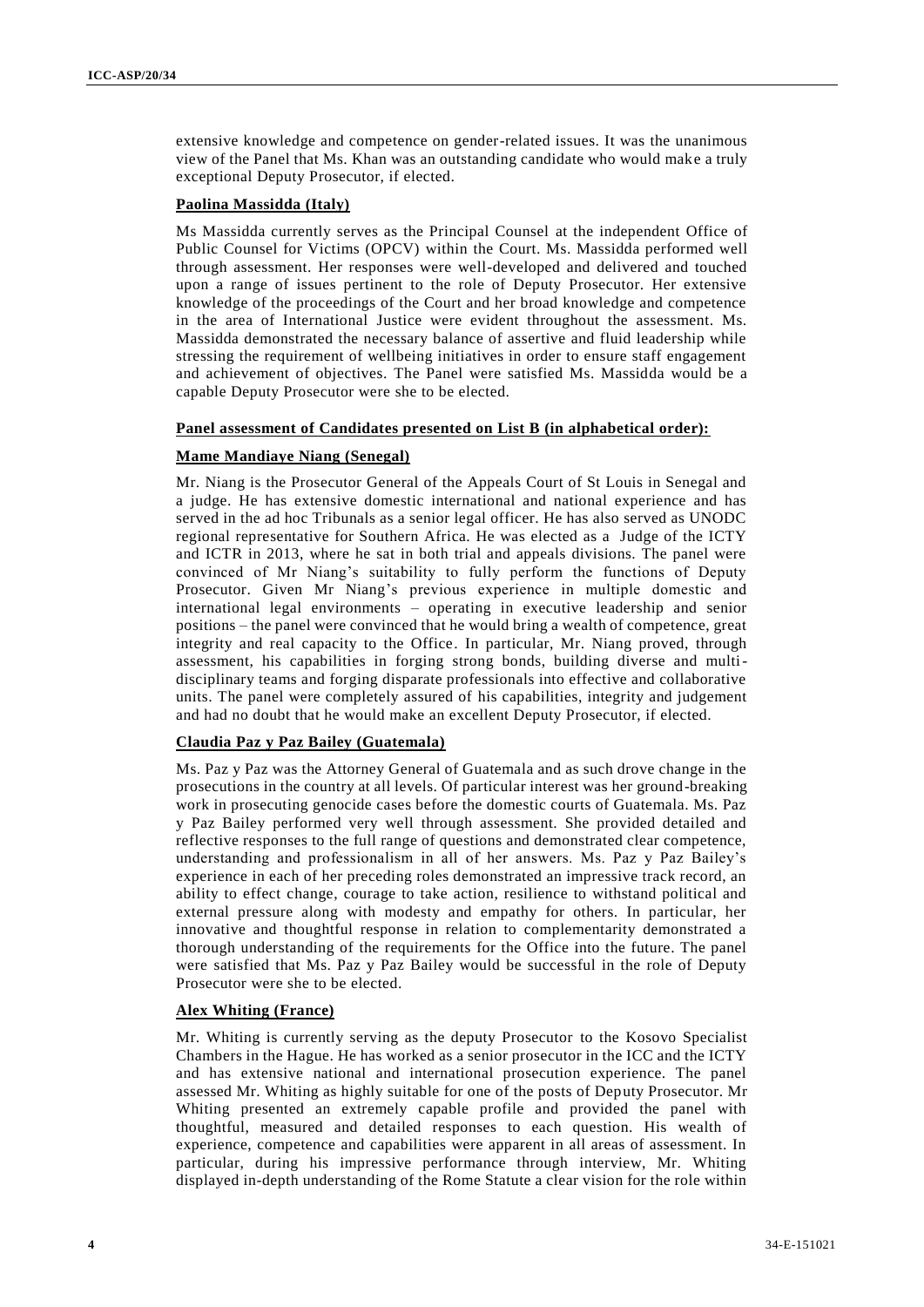the Office and an extremely pro-active approach to issues including those of complementarity, diversity and inclusion. Mr. Whiting impressed with demonstrable experience in both investigating Rome Statute crimes as well as Prosecuting them in the Court room. The panel were convinced that Mr. Whiting would be a huge asset to the Office of the Prosecutor and an excellent Deputy Prosecutor, if elected.

In compliance with Assembly resolution ICC-ASP/1/Res.2 of 9 September 2002, as amended by resolution ICC-ASP/3/Res.6 of 10 September 2004, these two lists will allow States Parties to elect the candidate of each list who obtains the highest number of votes and an absolute majority of the members of the Assembly of States Parties.

I request, Excellency, that you transmit the two lists with the names included above to the Assembly of States Parties for consideration at the upcoming twentieth session of the Assembly scheduled for December 2021. Statistics of the total number of applicants as well as the total number of those interviewed are attached to this letter as appendix I. The *curricula vitae* of the nominees are attached as appendix II (in alphabetical order), for the consideration of the Assembly.

Please accept, Your Excellency, the expression of my highest consideration.

(*signed*)

Karim A. A. Khan QC Prosecutor of the International Criminal Court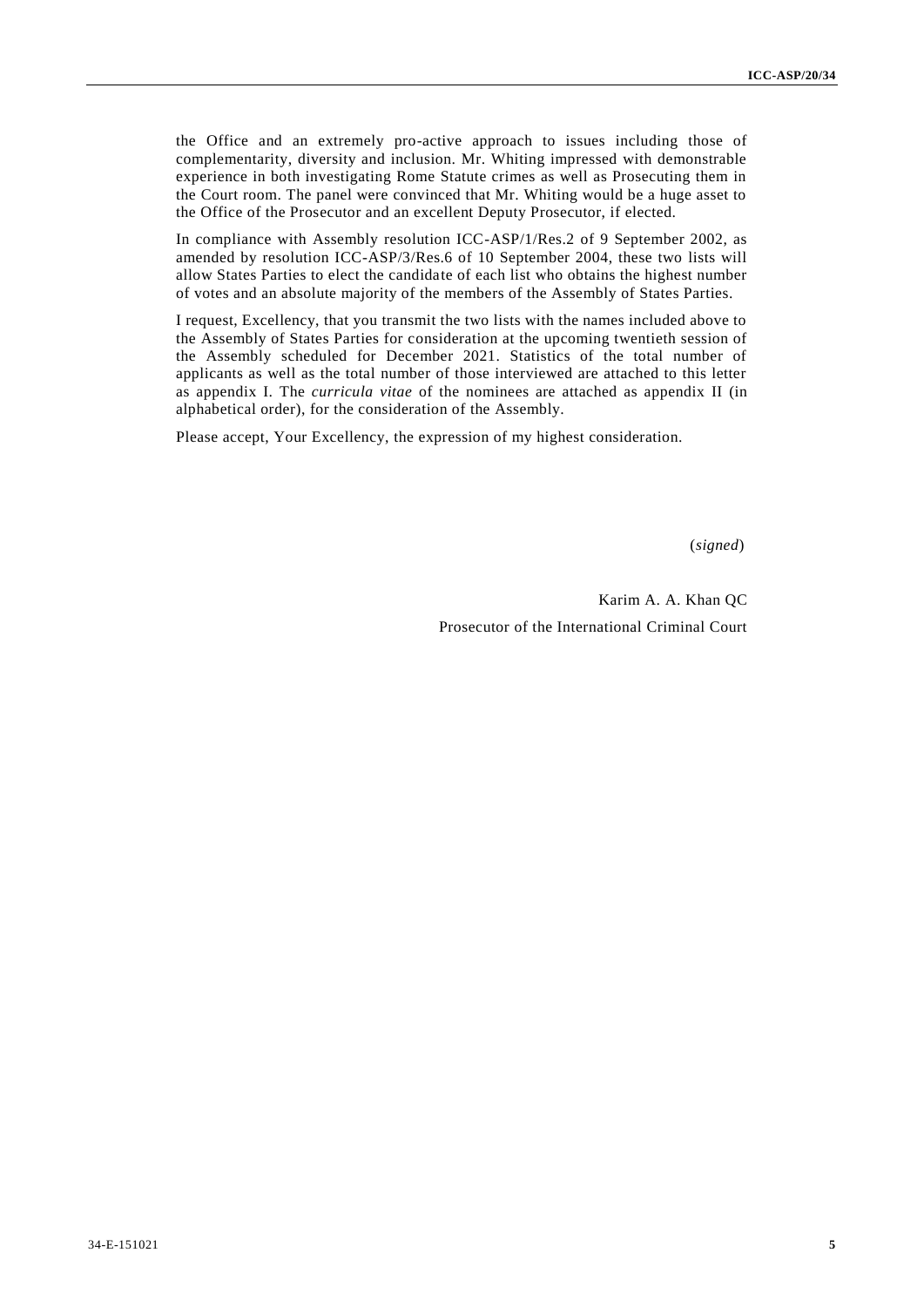# **Appendix I**

# **Statistics on the selection of candidates for nomination for the positions of Deputy Prosecutor in the Office of the Prosecutor of the International Criminal Court**

# **A. Statistics of applications received**

A total of 177 applications for the position of Deputy Prosecutor were received. Below is a breakdown by gender, ratification status of country of nationality, and geographic origin.

| Total number of applications received           | 177 |                                   |                                   |               |
|-------------------------------------------------|-----|-----------------------------------|-----------------------------------|---------------|
|                                                 |     | % of total                        | subtotal                          | % of subtotal |
| Female applicants                               | 75  | (42%)                             |                                   |               |
| Male applicants                                 | 102 | (58%)                             |                                   |               |
| <b>State Party applicants</b>                   | 133 | (75%)                             |                                   |               |
| Females                                         |     |                                   | 57                                | (43%)         |
| Males                                           |     |                                   | 76                                | (57%)         |
| Non-State Party applicants                      | 44  | (25%)                             |                                   |               |
| Females                                         |     |                                   | 18                                | $(40.90\%)$   |
| Males                                           |     |                                   | 26                                | $(59.09\%)$   |
| African applicants                              | 69  | (39%)                             |                                   |               |
| Asian applicants                                | 16  | $(9\%)$                           |                                   |               |
| Eastern European applicants                     | 12  | (7%)                              |                                   |               |
| Latin-American and Caribbean applicants         | 21  | (11%)                             |                                   |               |
| Western European and other States applicants    | 59  | (34%)                             |                                   |               |
| <b>B.</b> Statistics of short-listed candidates |     |                                   |                                   |               |
| <b>State Party applicants</b>                   |     | 12                                |                                   |               |
| African applicants                              |     | 1                                 |                                   |               |
| Asia-Pacific applicants                         |     | 2                                 |                                   |               |
| Eastern European applicants                     |     | $\Omega$                          |                                   |               |
| Latin-American and Caribbean applicants         |     | 2                                 |                                   |               |
| Western European and other States applicants    |     | 7                                 |                                   |               |
| 1. Short-list:                                  |     |                                   | 12 candidates (5 male / 7 female) |               |
| 2. Video-conference interview:                  |     | 12 candidates (5 male / 7 female) |                                   |               |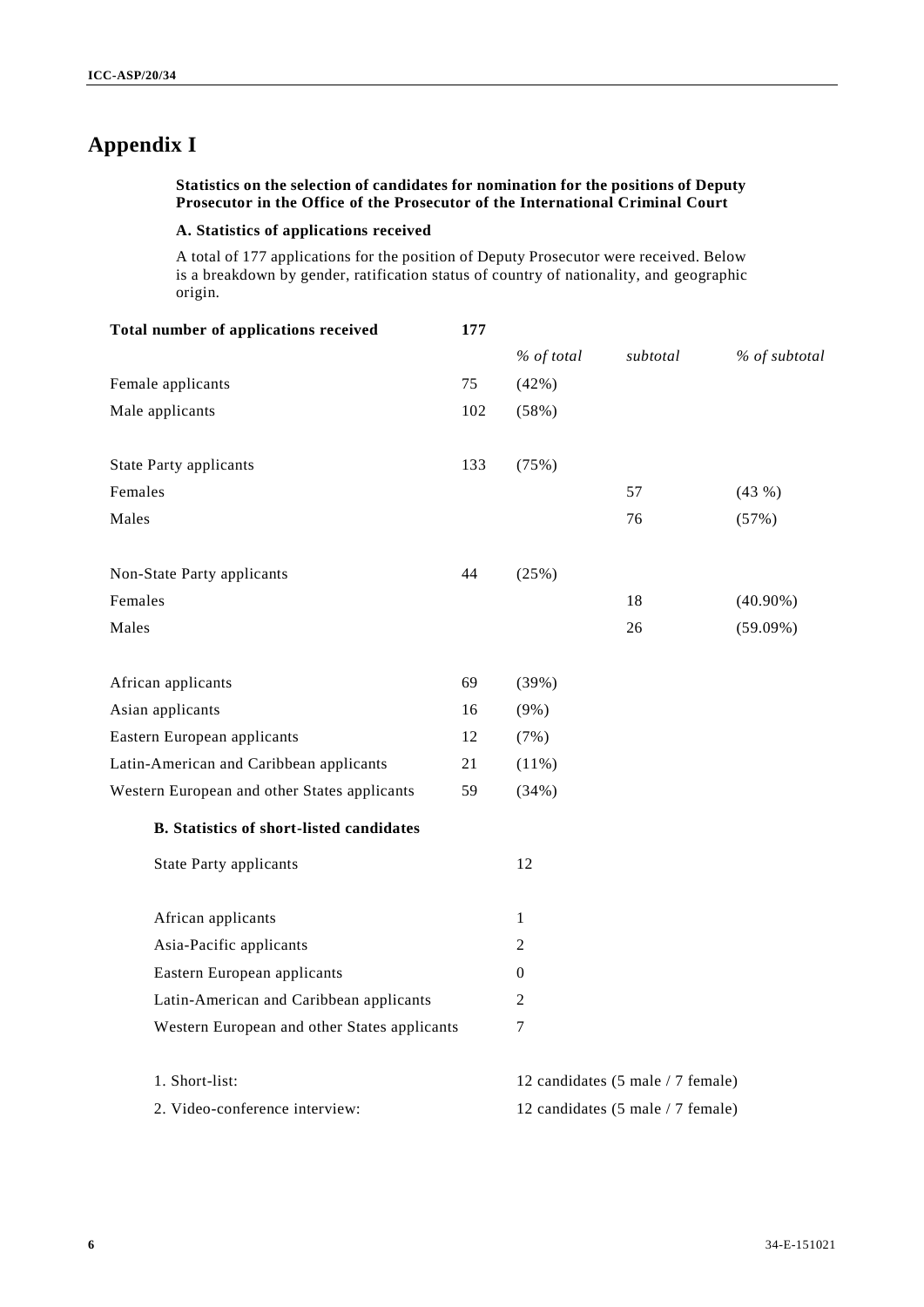# **Appendix II**

# **Alphabetical list of candidates nominated for the position of Deputy Prosecutor in the Office of the Prosecutor of the International Criminal Court**

# *Content*

- 1. Ms. Domaradzki , Sylvia (Canada)
- 2. Ms. Khan, Nazhat Shameen (Fiji);
- 3. Ms. Massidda, Paolina (Italy)
- 4. Mr. Niang, Mame Mandiaye (Senegal)
- 5. Ms. Paz y Paz Bailey, Claudia (Guatemala)
- 6. Mr. Whiting , Alex (France)

# **1. Ms. Sylvia Domaradzki (Canada)**

# **Executive summary of relevant experience**

I have been a lawyer since 2002 and have been a Crown Prosecutor since 2004. I started specializing in child exploitation cases in 2005, including digital child exploitation cases. Since that time, I have been handling predominantly prosecutions involving sexual and gender-based crimes and crimes committed against children. I generally have 20 active files at any given time, all involving vulnerable victims and witnesses. I am tasked with these cases because of my experience as well as training – I have been trained how to properly interview child witnesses and took various courses, nationally and internationally, on issues prevalent in child abuse cases.

In 2008, I formed an ICE (internet child exploitation) unit within my Crown office and subsequently supervised a junior colleague within that unit. Within same, I handled the files at all stages of the proceedings, from the investigation to ultimate disposition. I have also routinely mentored other Crown throughout the province on ICE files and digital evidence-based files. I was hired by the Nova Scotia Prosecution Service in 2017, specifically on the basis of my experience, to be one of three ICE prosecutors for the province. As a result of all this experience, I am well versed in digital evidence and am capable of handling complex and conflicting technical evidenc e. I have been referred to as an expert in this field and am routinely consulted on various aspects within the field, both by my colleagues as well as various policing agencies.

Aside from the internet-based exploitation cases, my workload has focussed on vulnerable victims. I have worked with victims as young as 5 years old, from various ethnic and socio-economic backgrounds and with various cognitive challenges. Since then, I have prosecuted hundreds sexual and child exploitation cases.

I attended the NAAGTRI Fellowship (US) in 2011 wherein I collaborated with international prosecutors on issues of human trafficking. Our discussions regarding best practices resulted in a paper that has been published. I have also contributed a chapter on the issue of Indigenous Offenders to a published book on Canadian criminal law. In 2019, I also decided to hone my knowledge and skills with respect to vulnerable participants and youth justice in an international setting and am currently enrolled in an LLM programme at the University of London (doing the degree remotely). Notwithstanding the intensity of the programme and my heavy workload, my studies have not interfered in any of my work assignments. The knowledge that I am gaining from my studies is improving my capabilities as a lawyer in expanding my knowledge and international best practices.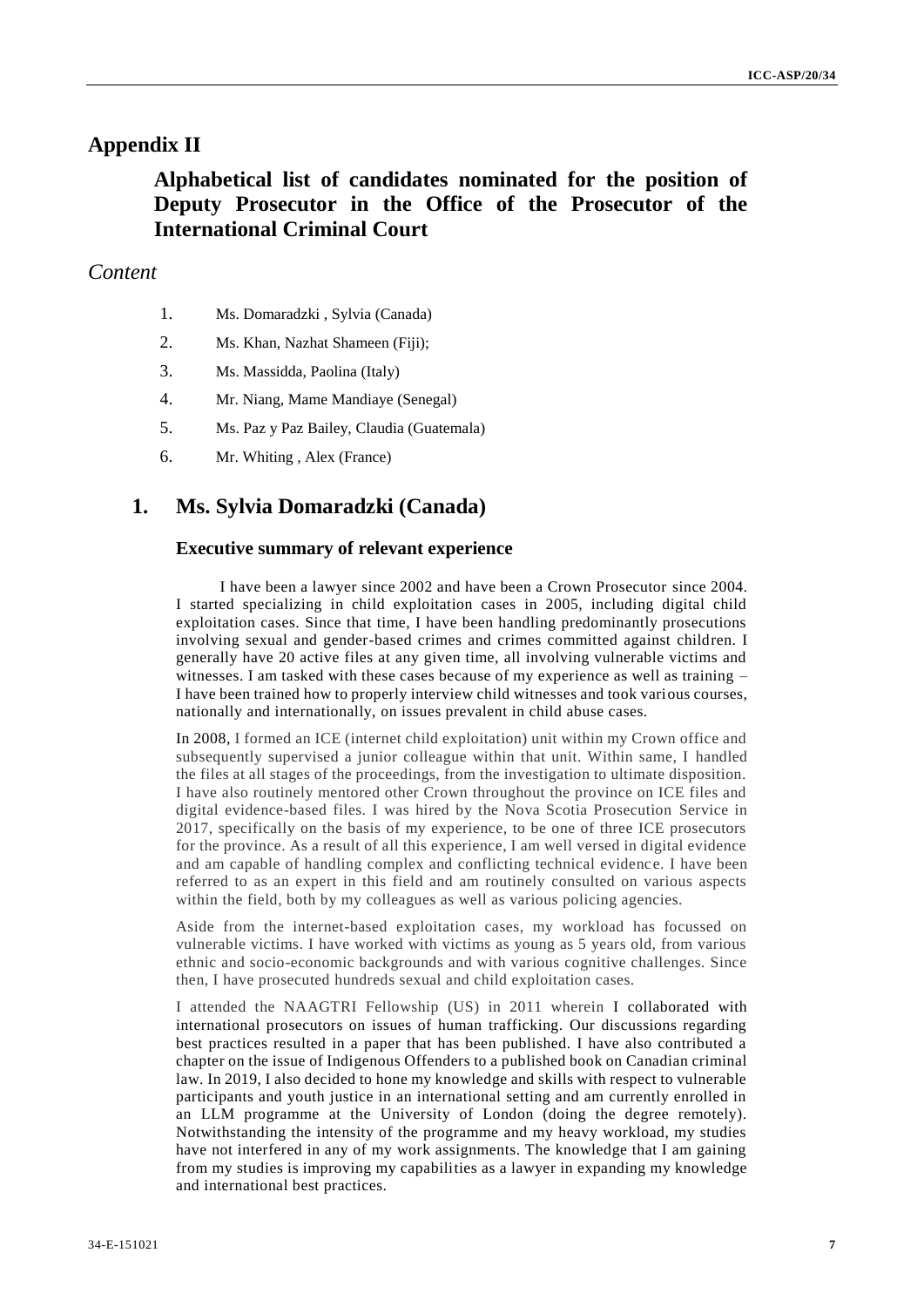Sometimes I have been asked to work on different files that involve vulnerable participants and have challenging legal issues. As such, I have also successfully prosecuted cases involving charges of homicide (first, second and attempted), kidnapping, hostage taking, complex fraud and arson. I have conducted numerous jury trials. Within my files, I have dealt with complicated legal arguments including expert evidence (including competing opinions), forensic (computer, DNA, fingerprint and reconstruction), wiretap evidence and different privileges (informant, solicitor / client). Aside from being able to handle complex legal issues, I am capable of handling very heavy caseload.

With that background of working with vulnerable victims and ICE files, I have been invited to present at various conferences: IACSA Child Interviewer Training, Victim & Survivors of Crime Week (testimonial accommodations for young witnesses in court), Police Victim Services BC (Cyberbullying), Canadian Police College (Computer Forensics), Royal Canadian Mounted Police (RCMP) Pacific Region Training Centre (Computer Forensics, child interviewing), BC Crown Counsel conferences, NS Public Prosecution Service conferences. From 2006 to 2017, I was one of the Digital Evidence Resource Counsels for the province. While in Nova Scotia, I was part of the provincial Crown Sex Assault Working Group to formulate best practices when handling sex assault prosecutions. I am currently an Accredited Facility Dog liaison Crown working with victim services and canine support systems. I regularly give advice and opinions to municipal police agencies and the RCMP on issues of search warrants across Canada. I have recently been asked by the RCMP ICE Unit to draft a manual setting out best practices and law with respect to various Charter issues and evidentiary issues that police must be mindful of. This will incorporate not only case law and legal principles, but also utilize Crown policies with respect to charge assessments, child and vulnerable participants policies, disclosure, MLAT, and other considerations. I am attempting to compile a document that will not only assist the police, but also the Crown. I have also been asked to contribute to the draft Curriculum for Child Abuse Prosecution Training, which will be utilized for continuing education for all Crown in the province.

I believe that it is due to my reputation as being fair and ethical and unbiased that I have been asked to represent the Crown on conflict files in various provinces around Canada: Nova Scotia, New Brunswick and Ontario. In 2017, I received the Crown Recognition Award (BC) and in Nova Scotia, I was given a commendation by the Superintendent of the RCMP for the work that I have done in the field of ICE work. In all of my performance reviews, both in BC and Nova Scotia, I have regularly exceeded expectations and was regarded as an expert or a proven leader. I believe that it is based on my sound judgment that my supervisors have no difficulty assigning to me challenging files, knowing that I will be diligent and pragmatic and will effectively and proficiently handle the file to its completion. Being a trial lawyer, I need to be constantly prepared, exercise sound judgment in all my work decisions and have excellent verbal and written communication skills. Given my hectic schedule, I have proven that I am able to able multi-task and maintain and honour multiple commitments, effectively meet deadlines and produce just results.

# **Curriculum vitae**

#### **1. EDUCATION**

LLM – University of London (2018 – present) Online

J.D. - College of Law (1998 - 2002)

University of Saskatchewan, Saskatoon, Saskatchewan

Bachelor of Arts - College of Arts & Science (1990-1994) - 4yr Psychology major

University of Saskatchewan, Saskatoon, Saskatchewan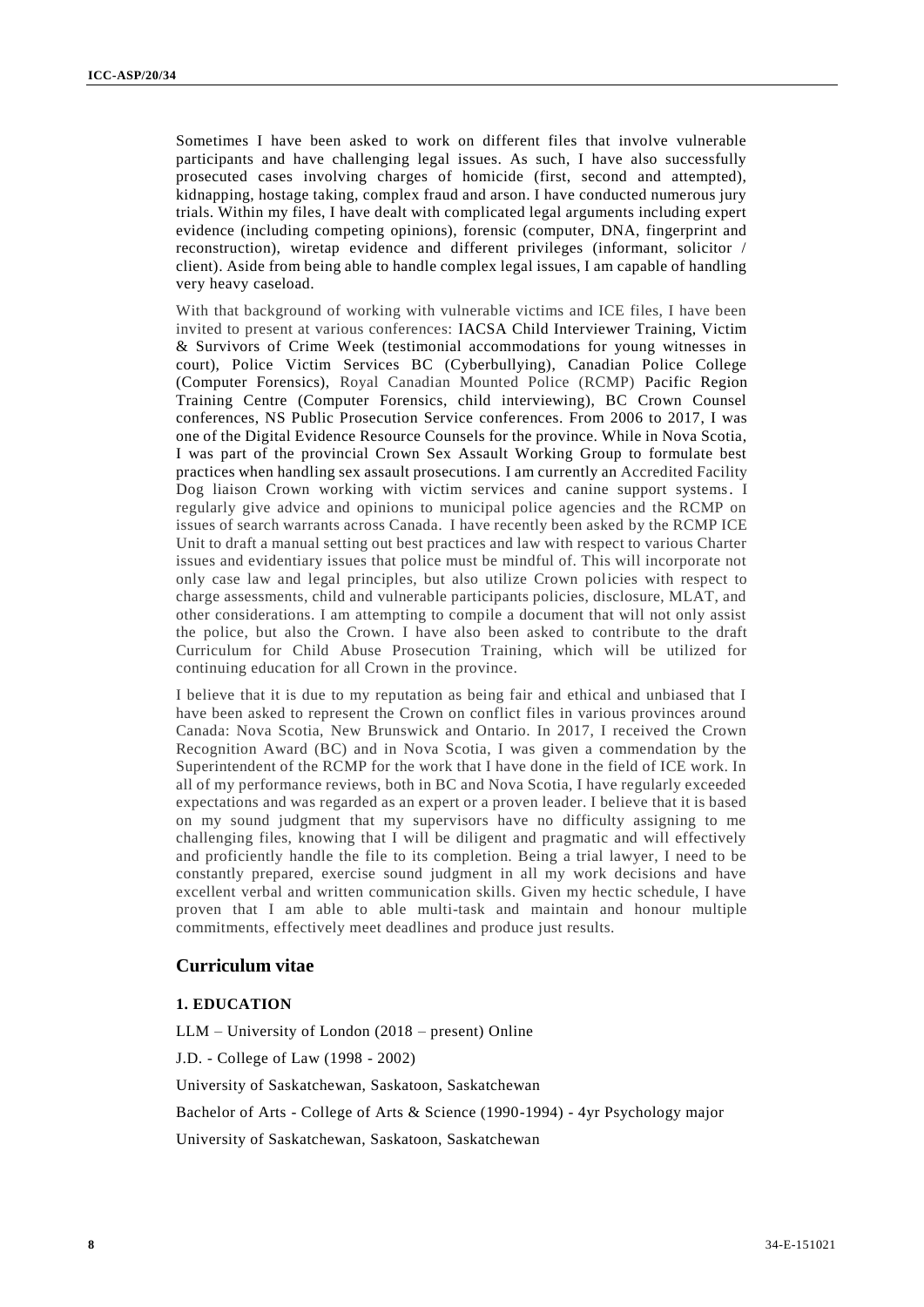#### **2. SUMMARY OF QUALIFICATIONS**

#### **Presentations / Teaching**

o made presentations / lectures at the following symposiums: IACSA Child Interviewer Training, Victim & Survivors of Crime Week (testimonial accommodations for young witnesses in court), Police Victim Services BC (Cyberbullying), Canadian Police College (Computer Forensics), RCMP Pacific Region Training Centre (Computer Forensics, child interviewing), BC Crown Counsel conferences, NS Public Prosecution Service conferences,

o taught English at the Seoul Metropolitan Police Agency and the Foreign Affairs Department, Government of Korea, Seoul, South Korea,

o mentored young prosecutors and taught police officers in the field of internet-based child exploitation crimes

#### **Research / Communication / Legal Skills**

o Ability to evaluate and incorporate information from variety of sources by using extensive legal research through the use of computer-generated online resources,

o Outstanding oral and written communication skills – litigated criminal files at various levels of court, both trial and appellate work,

- o Ability to interview and work with people from all ages and cultural backgrounds,
- o Excellent legal drafting skills of legal documents, research papers and memorandum,

o Attended courses on effective legal writing techniques and advanced oral advocacy skills,

o Contributed a chapter for a book on criminal law and criminal procedure in Canada (published),

o Contributed to a paper on issue of human trafficking (published)

#### **Teamwork Skills**

o Part of a prosecutorial unit consisting of three prosecutors and specialized police force, specializing in internet-based child exploitation crimes,

o Strong independent working skills while overseeing files from investigation to resolution,

o Collaborated with international prosecutors on issues of human trafficking

#### **3. WORK EXPERIENCE**

 government of British Columbia – Ministry of Justice Crown Prosecutor (2020 present),

o prosecutor of child exploitation cases, including cybercrime offences and sexual exploitation,

o instructing police officers at local police detachments, as well as presentations at various conferences,

o accredited Facility Dog liaison Crown,

o litigation at the Provincial and Supreme Court level, including appellate work Government of Nova Scotia – Public Prosecution Service Special Prosecutions, Senior Crown Attorney (2017 – 2020),

o one of three prosecutors tasked with prosecuting digital child exploitation cases in the province of Nova Scotia,

o instructing police officers at local police detachments, as well as presentations at various conferences,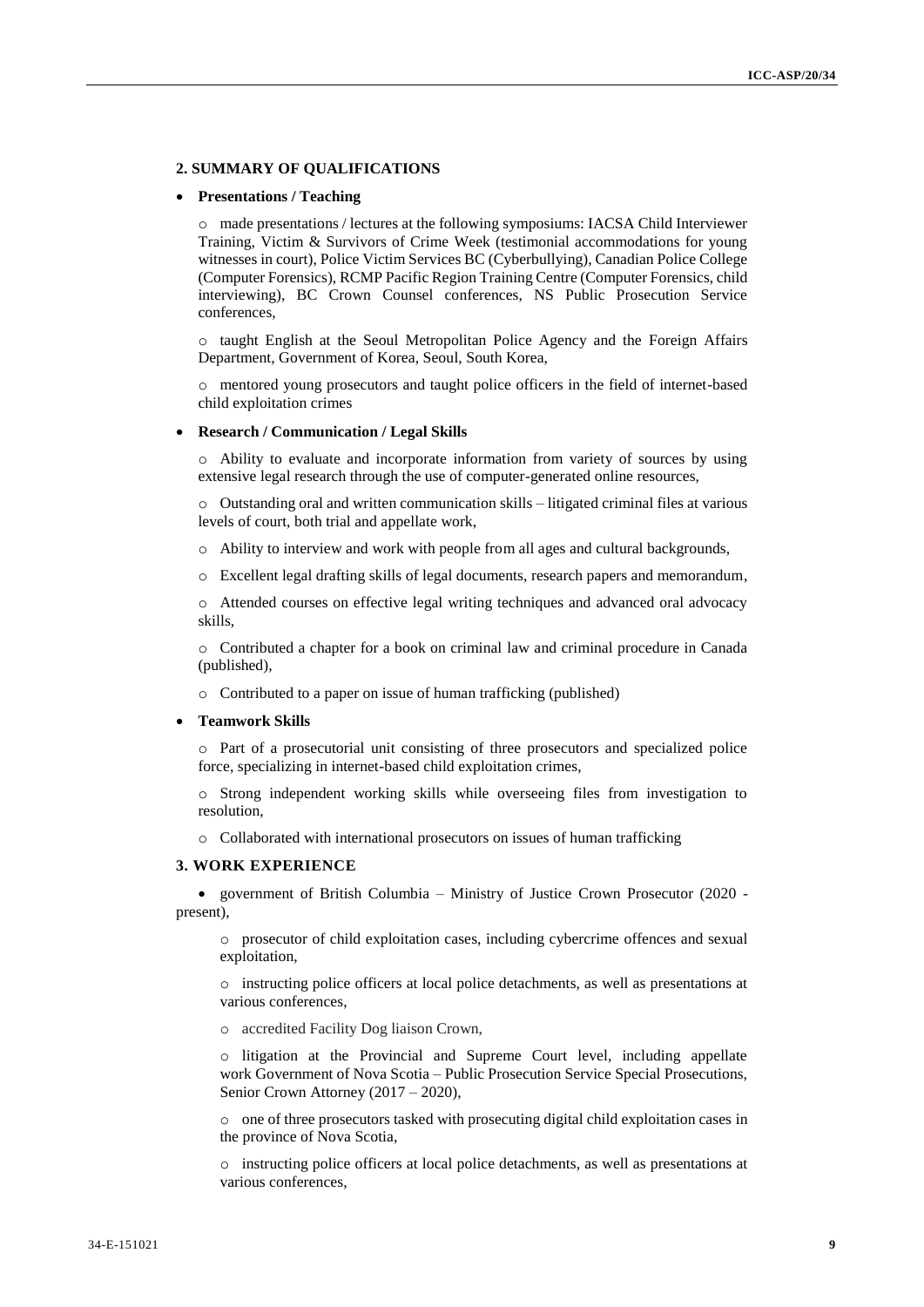o litigation at the Provincial and Supreme Court level, including appellate work,

o part of the provincial Crown Sex Assault Working Group to formulate best practices when handling sex assault prosecutions, Government of British Columbia – Ministry of Justice Crown Prosecutor (2006 – 2017),

- o lead prosecutor of child exploitation cases, including cybercrime offences,
- o digital Evidence Resource Counsel for the province,

o litigation at the Provincial and Supreme Court level, including appellate work Government of Saskatchewan - Saskatchewan Justice Crown Prosecutor (2004-  $2006$ 

o prosecutions of all Criminal Code charges, litigation at the Provincial and Queen's Bench Court level, including appellate work Benesh, Bitz  $\&$  Co. (2003 – 2004)

**Associate**

o criminal defence and family law practice,

o represented clients at the Provincial and Queen's Bench Court level, including appellate work Gold & Associate, Toronto, Ontario (2002 - 2003)

#### **Articling Student**

o articling in criminal defence firm,

o extensive legal research Y.S. Chang & Associates Law Office, Seoul, South Korea (1997 - 1998)

**Paralegal**

o prepared research memorandum,

- o researched and draft patent and trademark materials,
- o drafted correspondence to international clientele

### **Government of Korea, Foreign Affairs Department, Seoul, South Korea (1997 - 1998) English Instructor**

- o taught English,
- o researched latest international developments and international law issues,
- o translated legal materials,
- o drafted correspondence letters to various international organizations

# **2. Ms. Nazhat Shameen Khan (Fiji);**

# **Executive summary of relevant experience**

I wish to express interest in the position of Deputy Prosecutor of the International Criminal Court.

I have followed the work of the International Criminal Court with interest since its inception, as Fiji was one of the first countries to ratify the Rome Statute. In particular I have supported the intention of states parties to the Rome Statute, of the creation of an international court which seeks to prosecute individuals with crimes of genocide, war crimes, crimes against humanity and aggression, when national courts and jurisdictions have been unable or unwilling to try individuals for such crimes. Such an institution continues to provide hope for millions of people around the world, for whom the rule of law has failed in their domestic legal processes, that such crimes will be investigated and prosecuted fairly, with determination and on the basis of evidence.

I am a qualified legal practitioner, with 16 years of prosecution experience. As a prosecutor and a former criminal judge, I have been involved at the practical and policy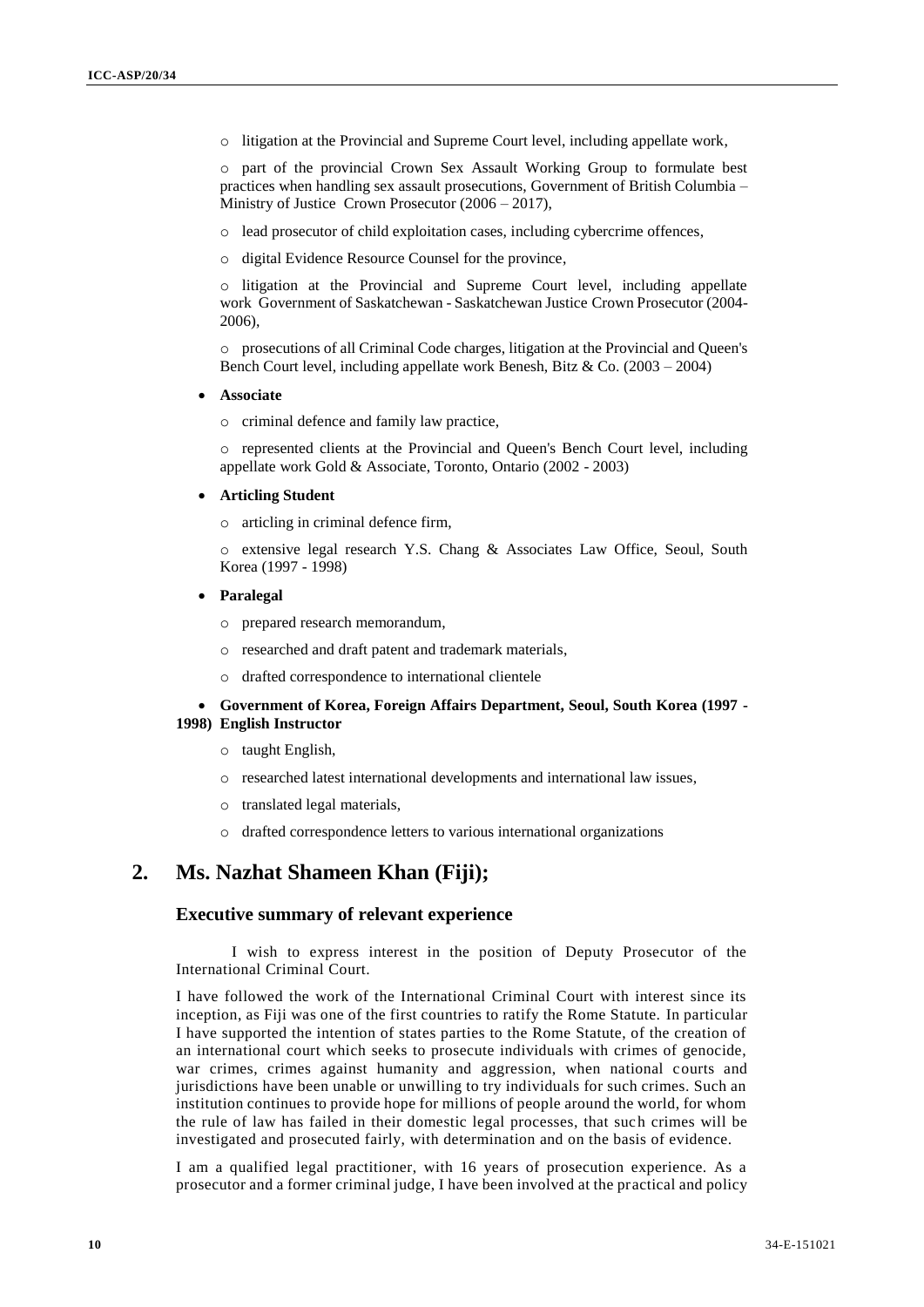levels, in criminal advocacy and trial work. I believe in the role of the law and justice in achieving social equity, and am committed to making the changes necessary to achieve such equity. As a former prosecutor I worked to facilitate the delivery of an equal justice.

I believe that prosecutors in international courts and tribunals have a special responsibility to approach prosecutions in a non-judgmental, culturally sensitive and gender aware manner. In particular victims of crimes and civilian witness are entitled to such sensitivity and understanding from prosecutors who will lead their evidence.

I have special expertise in prosecuting and trying sexual and gender-based crimes, as well as offences against children. As Director of Public Prosecutions, I created the Sexual and Gender Based Crime Unit in the Office of the DPP. Further, I led the implementation of innovative and child friendly initiatives in the criminal justice system as chair of the Children's Coordinating Committee of Fiji, a committee set up to implement the Convention of the Rights of the Child in national laws and policies.

In my capacity as DPP I led transformative practices which resulted in the removal of unequal and discriminatory practices in the workplace, thus enhancing the quality of professional opportunities for women prosecutors and for prosecutors who experienced intersectional forms of discrimination. I have played a leadership role in designing, and implementing sexual harassment policies for law offices and the civil service, in Fiji.

I believe that an ethical, and professional legal institution requires strong and ethical leadership to ensure that the values of equity and equality which guide legal work, are also applied within the team and the workplace. I believe that the most able leadership arises from the empowerment of teams. As a manager of work places and teams, I value the central role of financial accountability and respect for institutional rules as a governance principle, and as an important mechanism to prevent waste, fraud and corrupt practices.

My experience as a former prosecutor and Director of Public Prosecutions, as a judge of the High Court of Fiji, and as an ambassador, has given me the opportunity to implement systems that have enhanced the performance and efficiency of diverse teams and offices. This has included the use of strategic and communication skills, and the use of technology to efficiently manage caseloads for prosecutors and judges.

I believe that all lawyers must be guided by time-honoured rules of ethics, and that standards of professional conduct must guide all legal practitioners, whether as prosecutors or as defence counsel. Further, my years as a diplomat have prepared me for the need to maintain strong and ethical professional and personal standards, in the face of political considerations, and during periods of political pressure. I am committed to the grounding of all prosecution decisions on the law and the evidence, without improper external influence.

As a Fijian national, it would be an honour for me, for my country and for the Pacific region, to be appointed to the post of Deputy Prosecutor of the International Criminal Court.

# **Curriculum vitae**

### **1. Executive Profile**

 Over 30 years working as a practitioner in criminal justice, including 16 years as a practicing prosecutor, a former Director of Public Prosecutions of Fiji, and 10 years as a criminal high court judge.

- Currently the President of the United Nations Human Rights Council in Geneva.
- First woman in Fiji to be appointed a Crown Prosecutor, to become the Director of Public Prosecutions and to be appointed a High Court judge.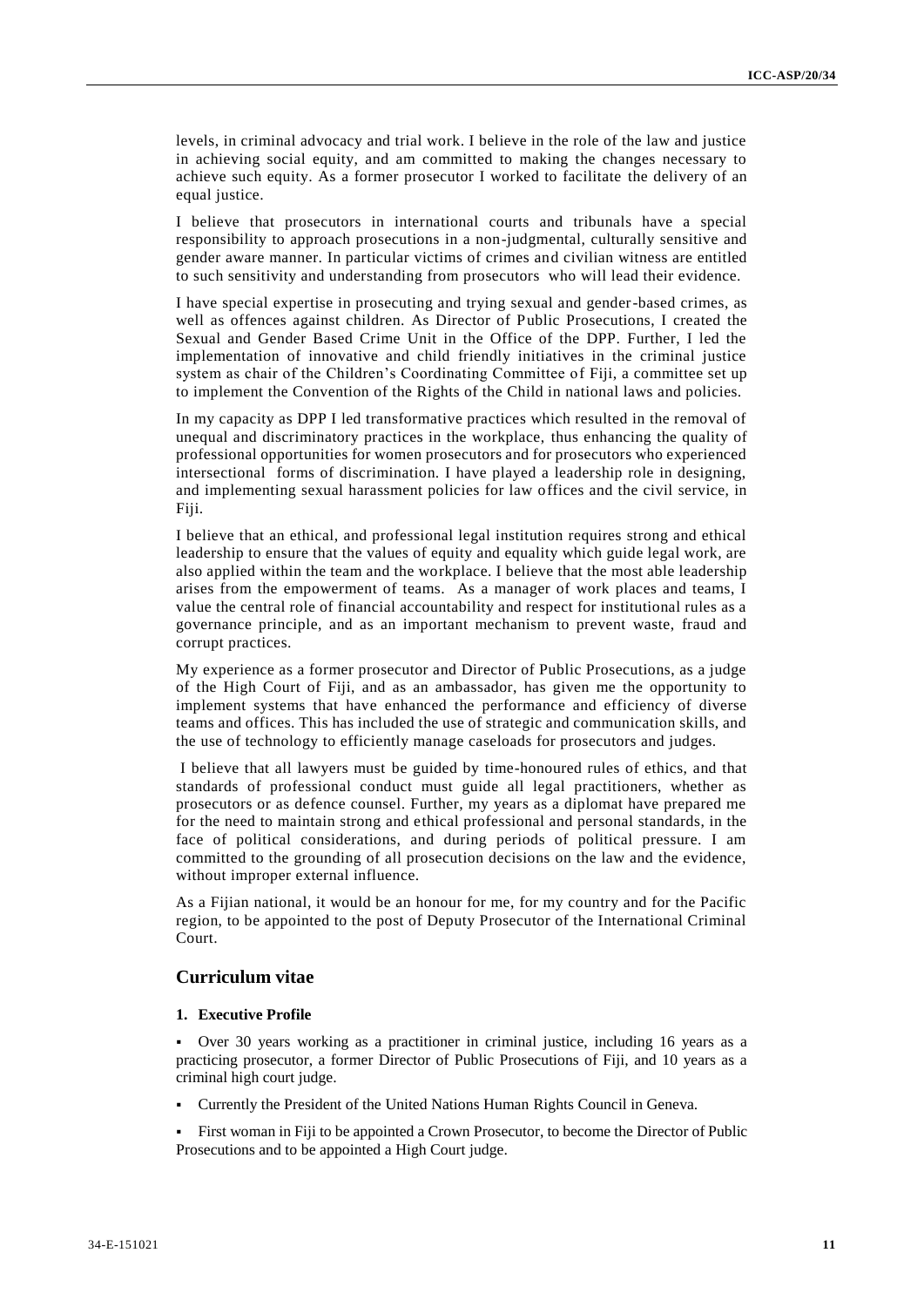Proven ability in international relations and diplomacy: Permanent Representative and Ambassador of Fiji to the United Nations in Geneva, to Switzerland.

 Extensive experience in managing senior teams, offices and institutions, both legal and diplomatic.

 A seasoned leader who has provided strategic vision and leadership in setting priorities to deliver results in complex settings.

 Ability to recognize the need to foster and maintain high professional standards and neutrality in preparing briefs for prosecution and the conduct of prosecutions.

 Experience in directing the preparation, implementation and monitoring of the resultsbased strategic framework, and program budgets.

Experience in proving strategic direction and advice to senior leadership and institutions.

 Special expertise in offences against women and children as a prosecutor and as a criminal judge.

 Experience in building the capacity of lawyers and judges to enhance litigation and court room skills, including access to justice for those with historical disadvantage in relation to the courts with a special focus on women and children.

# **2. Professional Experience**

#### **May 2014 to present – PRUNOG, Switzerland**

*Appointed Permanent Representative of the Republic of Fiji to the United Nations in Geneva, Switzerland, and Vienna Austria, and Ambassador to Switzerland*

 Providing advice to the Government of Fiji and its agencies on human rights commitments and on implementing human rights conventions and protocols in accordance with international obligations.

Representing Fiji in all international institutions in Geneva and Vienna.

 Leading the Negotiations Team at UNFCCC COP 23 under Fiji's Presidency 2017 to a successful Conference of the Parties with significant human rights outcomes including the Gender Action Plan and the Indigenous Peoples Platform.

- Conducting ethics training for new legal practitioners in Fiji.
- Training of Fiji's judges and magistrates on human rights and criminal justice.
- President Human Rights Council 2021.

#### **May 2009- May 2014 – Consultant, Fiji**

*Private legal practitioner and legal consultant operating as Nazhat Shameem Consultant.*

 Planning, and conducting training programmes for judges, magistrates, and lawyers on advocacy, legal and judicial skills, human rights and the justice system, gender competence, and cultural awareness in the courts.

 Planning, and conducting workshops for private and public sector organisations on corporate governance and corporate criminal liability.

Preparing opinions for lawyers of the private sector on public law and criminal liability.

 Preparing policy and discussion papers for civil society groups, and statutory organisations on the law, and law reform.

 Preparing and conducting workshops for the police, on human trafficking law, gender sensitivity and competence, and human rights of persons in custody and awaiting trial.

 Conduct of reviews of the Engineers Registration Act, Quarantine Act, the Public Health Act , the Fiji law for persons living with disabilities, and of the Fiji Public Trustee Corporation Limited.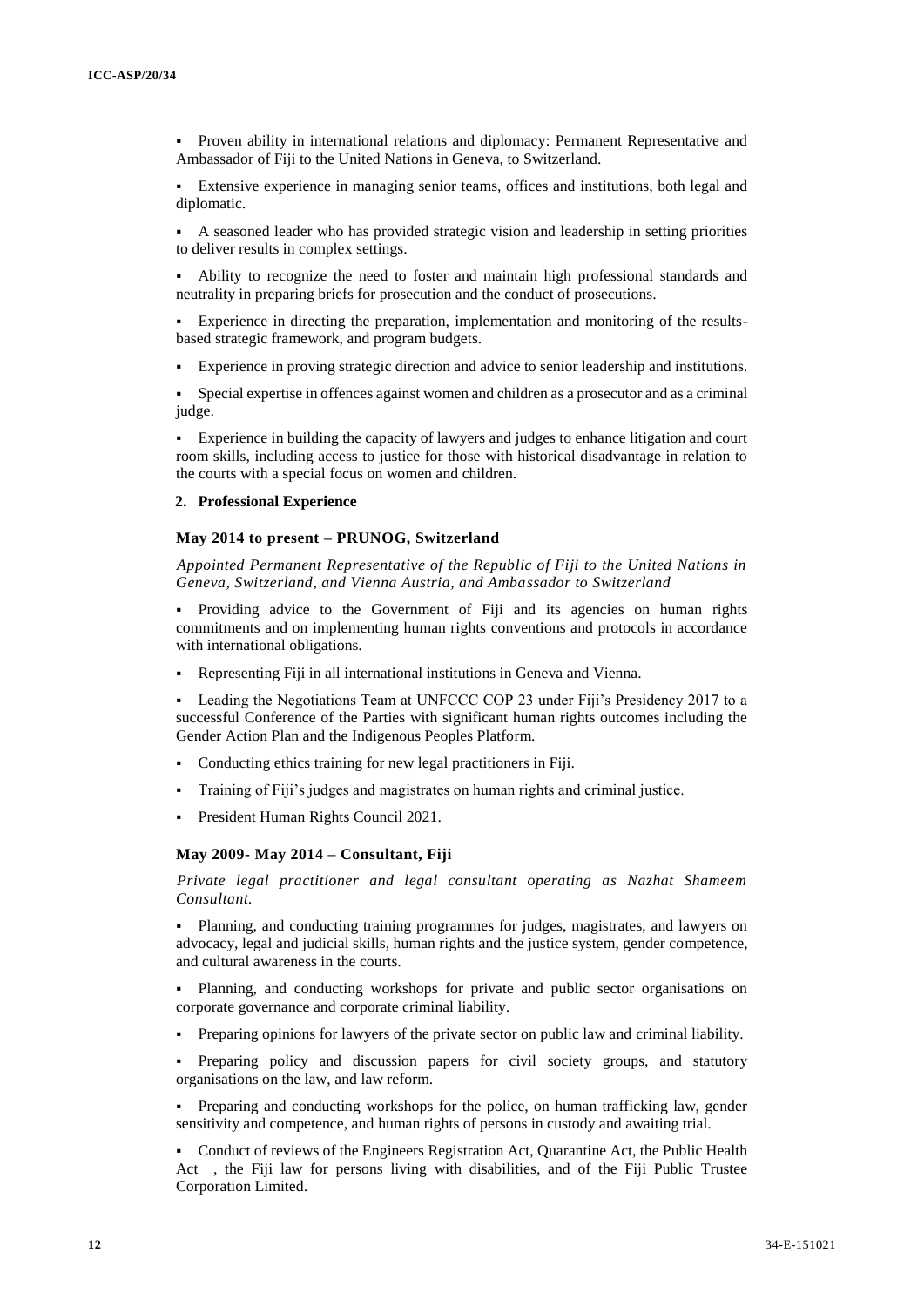Conduct of review of the Ethics and Governance Programmes at the Fiji National University.

 Conduct of review of the governance of the Fiji School of Nursing for the Fiji National University.

 Drafted the Fiji National Gender Policy as consultant to the Ministry of Social Welfare, Women and Poverty Alleviation and conducted consultations with women's civil society organisations in relation to the draft.

#### **May 1999 – May 2009 - High Court judge, Fiji**

- First woman High Court judge in Fiji.
- Conducting criminal trials and criminal appeals as a judge of the High Court.
- Introduced case management systems for the High Court criminal jurisdiction.
- Responsible for the national judicial training programme.
- Editor of the Fiji law Reports 2006-2009.

#### **June 1994 -May 1999 - Director of Public Prosecutions, Fiji**

- First woman to be appointed Director of Public Prosecutions in Fiji.
- Criminal trial work High Court 2001 2009.
- Appellate hearings in the High Court and Court of Appeal.
- Interlocutory civil and criminal applications  $1999 2009$ .
- Designing computerised case management for the judiciary.

 Designing and conducting judicial training for judges and magistrates including gender competence, courtroom management, admissibility of evidence in criminal trials, human rights applications under the Fijian Constitution.

 Prosecuting homicide offences, including homicide committed by security forces (military, police, and corrections).

 Appearing in appeals to the Fiji Court of Appeal and Supreme Court for the Office of the Director of Public Prosecutions.

 Managing prosecution offices through the overall responsibility of the Director of Public Prosecutions for all prosecutions in Fiji.

- Establishing prosecution guidelines and codes of conduct for prosecutors in Fiji.
- Managing budget and financial governance of the Office of the DPP, Fiji.
- Human resource management of all prosecution offices in Fiji.

 Designing and conducting training and continuing legal education for all prosecutors in Fiji, including police prosecutors.

 Creation of the first sexual offences and offences against children unit in the Office of the DPP in 1993.

Creation of the Serious Fraud Unit in the Office of the DPP in 1994.

#### **Prosecutor, Director of Public Prosecutions Office: 1984-1994**

- First woman prosecutor in Fiji.
- Experience in prosecuting cases of homicide, sexual and gender-based violence against women and children, corruption and fraud.
- Experienced in making applications for the restraint and seizure of proceeds of crime.
- Rendering advice on all prosecution matters to the Director of Public Prosecution.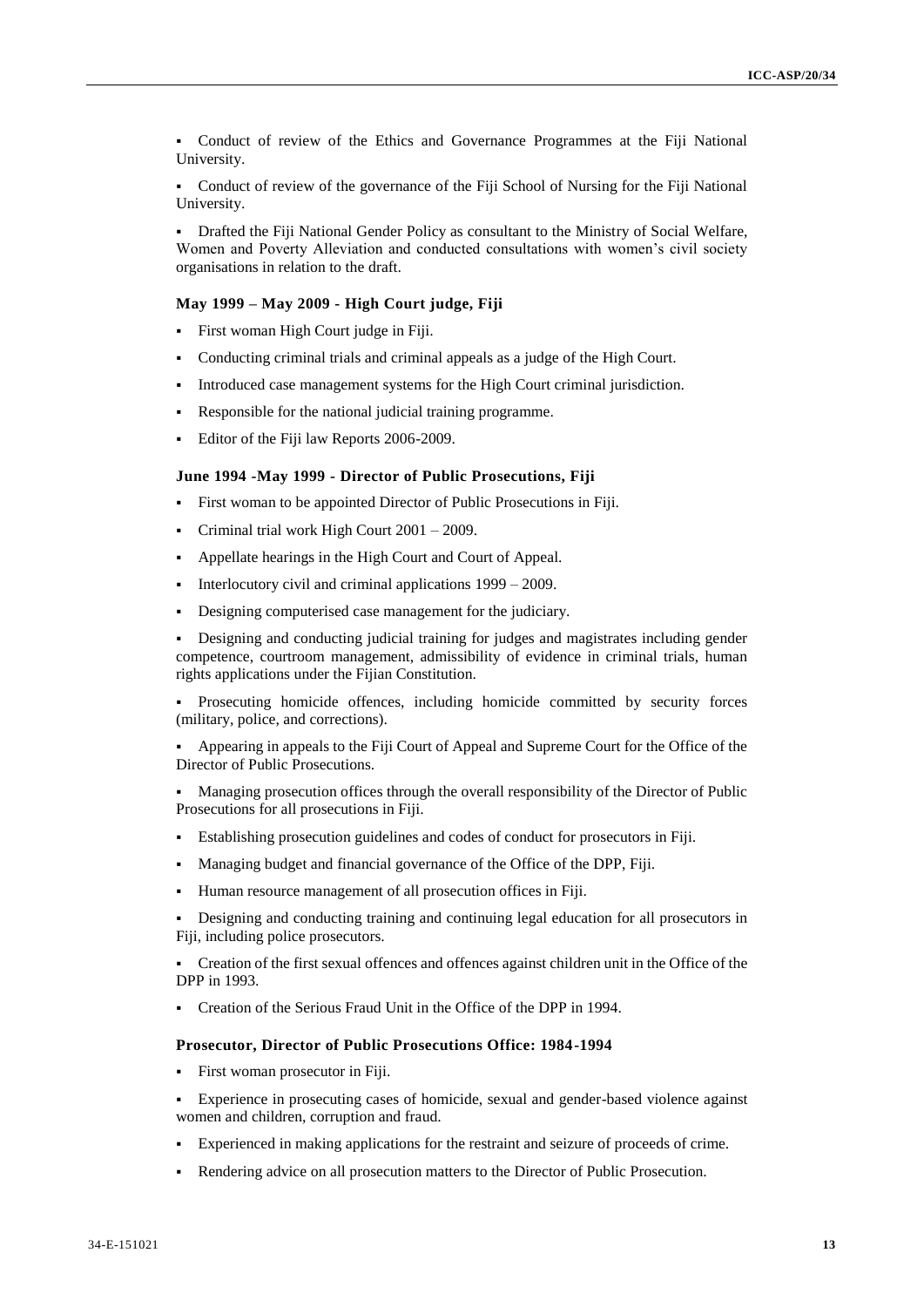#### **3. Education**

#### **University of Sussex, United Kingdom: 1978-1981**

Bachelor of Arts (Law) (Honours)

#### **University of Cambridge: 1981-1982**

Master of Laws (Law of International Institutions, Law of Armed Conflict, Administrative Law, Civil Liberties)

#### **Inns of Court School of Law (Inner Temple): 1982-1983**

Bar Finals

Called to the Bar as Barrister of England and Wales of Inner Temple July 1983

#### **University of Cambridge Institute of Criminology: 1987-1988**

Master of Philosophy (Criminology)

Papers in Sentencing Law and Practice, Criminology Methodology, Women and the Criminal Law, Customary Law and Crime

# **3. Ms. Paolina Massidda (Italy)**

# **Executive summary of relevant experience**

She is the Principal Counsel of the independent Office of Public Counsel for Victims (OPCV) within the International Criminal Court (ICC) since its creation in 2005.

A qualified lawyer with 27 years of experience in criminal law, over the last 19 years she has been practicing in the field of international criminal law defending accused and victims.

As Principal Counsel she has established the first office ever created to assist and represent victims before an international tribunal, as well as to support and assist external lawyers representing victims. A task which has required creativity, passion, good judgement, excellent knowledge of the ICC and ability to face the numerous challenges in making such an office a reality and a trustful resource for victims of serious crimes who wish to have their voice heard in the proceedings.

In accordance with Regulation 81 of the Regulations of the Court, the OPCV provides support and assistance to external legal representatives and victims and appears before Chambers in respect of specific issues of law and procedure to represent the general interests of victims.

She structured the Office in order to be able to fulfil all said mandates in the most efficient and effective way. For supporting external legal representatives, she created a database of researches on a number of topics of substantive and procedural law updated regularly with the latest jurisprudence and doctrine. She also created and published a Manual for Legal Representatives (first published in 2010 and updated yearly).

She represents daily in courtroom - in several proceedings simultaneously - the views and concerns of victims participating in the proceedings. A task which requires excellent drafting and advocacy skills, sound judgement, ability to react quickly to unexpected events, excellent communication skills, particularly when dealing with vulnerable people, outstanding ability to prioritise and aptitude to deal with sensitive and contentious matters. She has represented a group of victims in the first ever trial before the ICC in the *Lubanga* case contributing to effectively enhance the rights of victims in the proceedings at a time in which all provisions of the Rome Statute were to be interpreted and applied for the first time. Since the inception of the Office in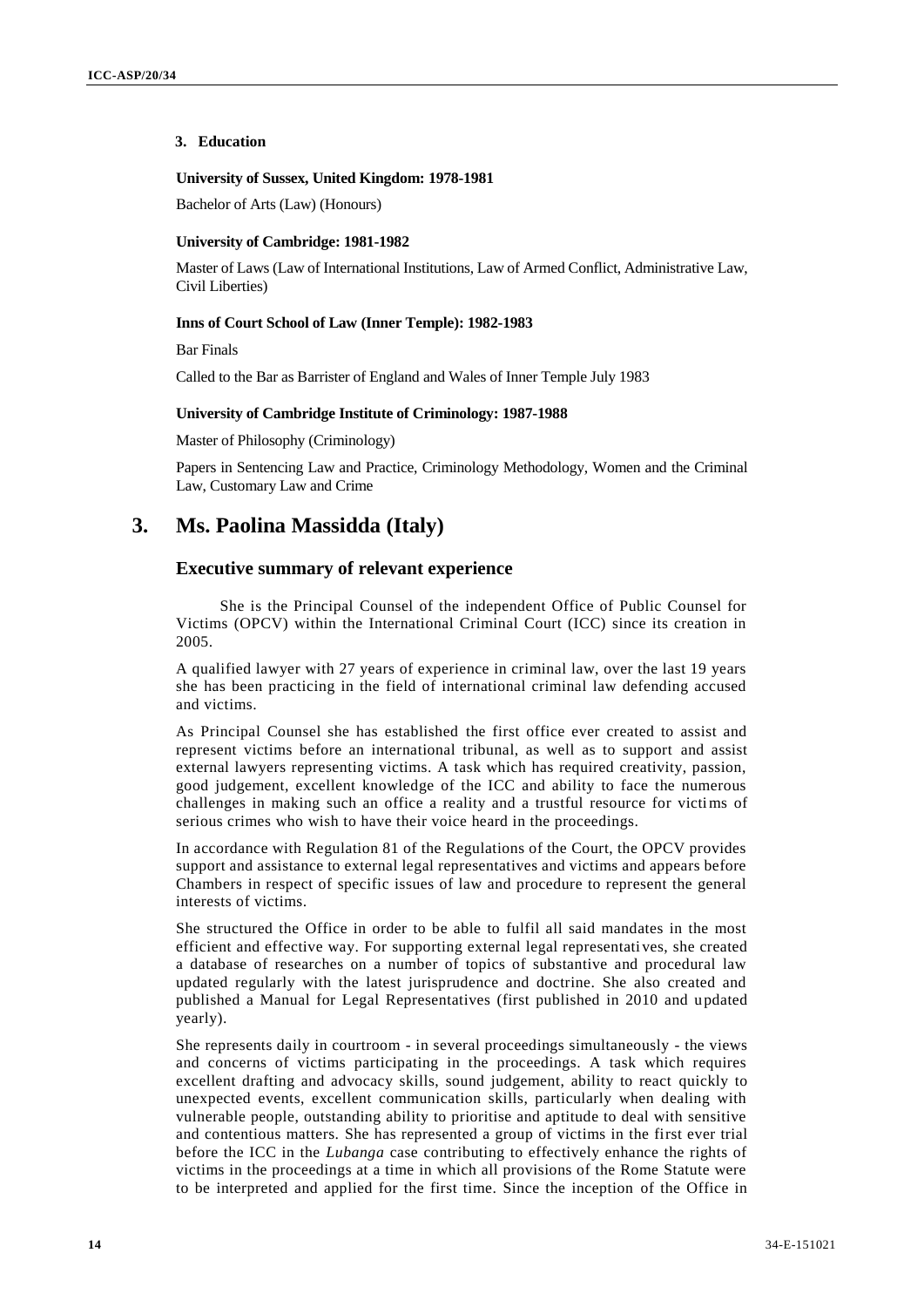2005, she has strongly advocated for the effective participation of victims in the ICC proceedings. She has represented groups of victims in practically all cases and situations before the ICC. Under her leadership, the Office has gained the trust of victims and it is now a recognized and respected actor in the enhancement of victims' rights in ICC proceedings.

One of her priorities has been to shape the Office in order to ensure a meaningful representation of the interests of thousands of victims of crimes against humanity and war crimes. She sought to bring the OPCV, and with it the ICC, closer to the victims who reside in the situation countries.

She is currently the common legal representative of victims in the *Ongwen* case and in the *Yekatom and Ngaïssona* case. She also represents victims in the *Lubanga* and *Katanga* reparations proceedings, in the *Gaddafi*, *Kony* and *Simone Gbagbo* cases, as well as in the situations of the *Registered Vessels*, the *Islamic Republic of Afghanistan*  and in the *State of Palestine*. She has previously represented victims in the *Gbagbo and Blé Goudé* and in the *Bemba* cases, as well as in the *Ruto and Sang* case for the admissibility proceedings.

She cumulates managerial duties with the judicial ones. In this regard, she has a record of demonstrated excellent management and technical leadership skills; as well a record of ensuring a good working environment in which staff can express themselves, develop skills and progress in career. She strongly supports geographic and gender balance in the workplace as demonstrated by the fact that the Office includes staff from all geographical regions and has a predominance of female staff.

Before joining the Court, between 1991 and 2003, she practised as lawyer before national and international tribunals, representing accused and victims. Her record includes the defence of complex cases involving multiple defendants for serious crimes. In 2003, she was member of the Barayagwiza Defence Team (Media Trial) - ICTR – Arusha. She also provided extra-judicial consultancy on issues related to criminal law, international humanitarian law, and human rights law.

In 2002, she worked as Associate Legal Officer in Chambers at the ICTY in the Stakić case at trial, in the Brđanin case and in the Talić case.

In 1992-1993, she worked as Delegate based in Tirana (Albania) for the International Federation of the Red Cross. Her tasks included: assistance to restructuring the Albanian Red Cross; developing plans and assistance programmes on a 5 years basis; teaching I.H.L. at the University in Tirana and at armed forces courses; assisting the Albanian Government in the ratification and implementation of the Geneva Conventions and the Additional Protocols.

She participated as expert in several European Union training programmes for the judiciary. She holds a Law Degree from the University of Genova (Italy), a Master in international criminal law and a specialisation in human rights.

Since 1989, she is Member of the Italian Red Cross. She is also qualified Adviser at the Italian Army for the application of I.H.L. in armed conflicts since 1999. She has extensively taught I.H.L. in Italian Red Cross Seminars and Courses, in high schools, and in military courses.

Since 1994, she is Member of the Genoa Bar (Italy).

She is founding member of the International Criminal Court Bar Association (ICCBA) where she has served in the Executive Committee, the Victims Committee and the Professional Standards Advisory Committee.

She is proficient in English and French, has working knowledge of Spanish and is fluent in Dutch.

She has published extensively on matters related to international criminal law and the rights of victims and she is member of editorial staff of several legal reviews.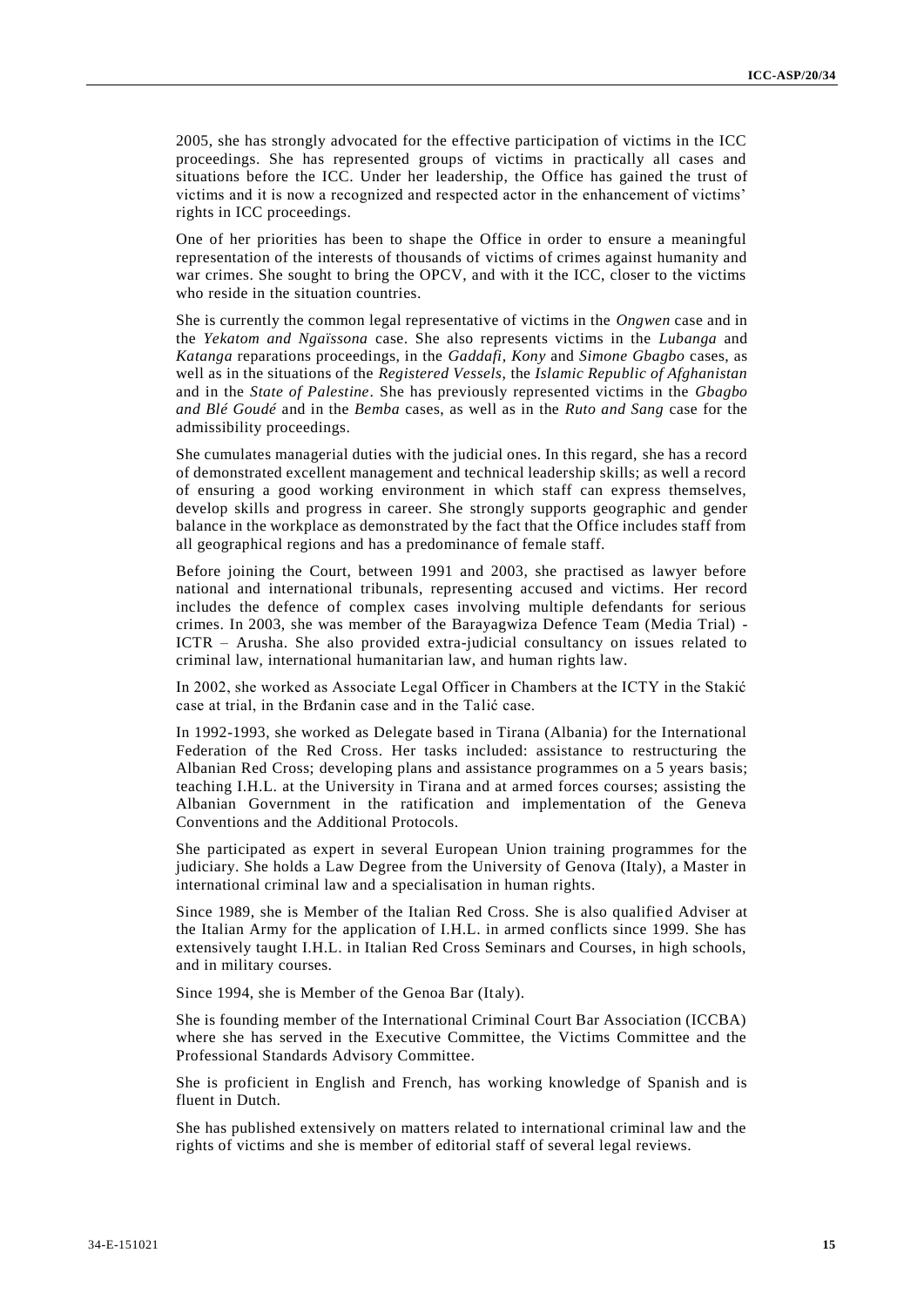She has vision, creativity, energy and passion. She strongly supports the effective investigation and prosecution of sexual and gender-based crimes and crimes against children.

# **Curriculum vitae**

# **1. PROFESSIONAL EXPERIENCE**

**September 2005 – to date:** *Principal Counsel of the independent Office of Public Counsel for Victims (OPCV) - ICC*

In accordance with Regulation 81 of the Regulations of the Court, the Office fulfils several mandates:

1. Provide support and assistance to external legal representatives.

This mandate includes the provision of researches and advices on complex legal issues related to the participation of victims in the proceedings and on any substantive and procedural matter related to the proceedings. In order to render the work of the Office more effective and efficient, particularly in light of the multiple mandates to be fulfilled and of the limited resources available, she has created a database of researches on a number of topics of substantive and procedural law which is updated regularly with the jurisprudence and doctrine. This allows the Office to respond swiftly to any request for support. Moreover, to further support external lawyers, in 2010, she has created and published a Manual for Legal Representatives including a first part explaining the Court and the rights of victims in the proceedings; a second part presenting the jurisprudence of the Court on victims' rights by topic; and a third part explaining practical matters, such as how to file documents and how to perform researches with IT tools. The Manual is published in English, French and Spanish and updated yearly.

2. Provide support and assistance to victims, including legal representation in the proceedings.

This mandate is triggered by virtue of Chambers' designation as common legal representative or legal representative and the appointment by victims directly as their designated lawyer in ICC proceedings.

#### **Judicial functions**:

Legal representation of groups of victims in several proceedings simultaneously. She is currently appointed common legal representative of victims in the *Ongwen* case and in the *Yekatom and Ngaïssona* case. She also represents victims in the *Abd-Al-Rahman* case, in the *Lubanga* and *Katanga* reparations proceedings, in the *Gaddafi*, *Kony* and *Simone Gbagbo* cases, as well as in the situations of the *Registered Vessels of Comoros, Greece and Cambodia*, the *Islamic Republic of Afghanistan* and in the *State of Palestine*. In previous years, she was appointed to represent victims in the *Gbagbo and Blé Goudé* case, in the *Bemba* case and in the *Ruto and Sang* case for the purpose of admissibility proceedings.

Her responsibilities include ensuring effective and high-quality legal representation of victims via written submissions and pleadings in courtroom; maintaining regular contact with victims and update them of the proceedings; collecting evidence for use in court; distributing and supervising tasks of the different teams assigned to each case/situation, including providing guidance on submissions to be filed; reviewing filings and briefs at all stages of the proceedings; supervising and providing instructions to the team members based in the situation countries; liaising with other parties and participants in the proceedings; liaising with different stakeholders, including national authorities, NGOs, others.

3. Appear before Chambers in respect of specific issues.

This mandate can be activated by the Office, by Chambers, by external legal representatives and by victims. It consists in appearing before a Chamber to repres ent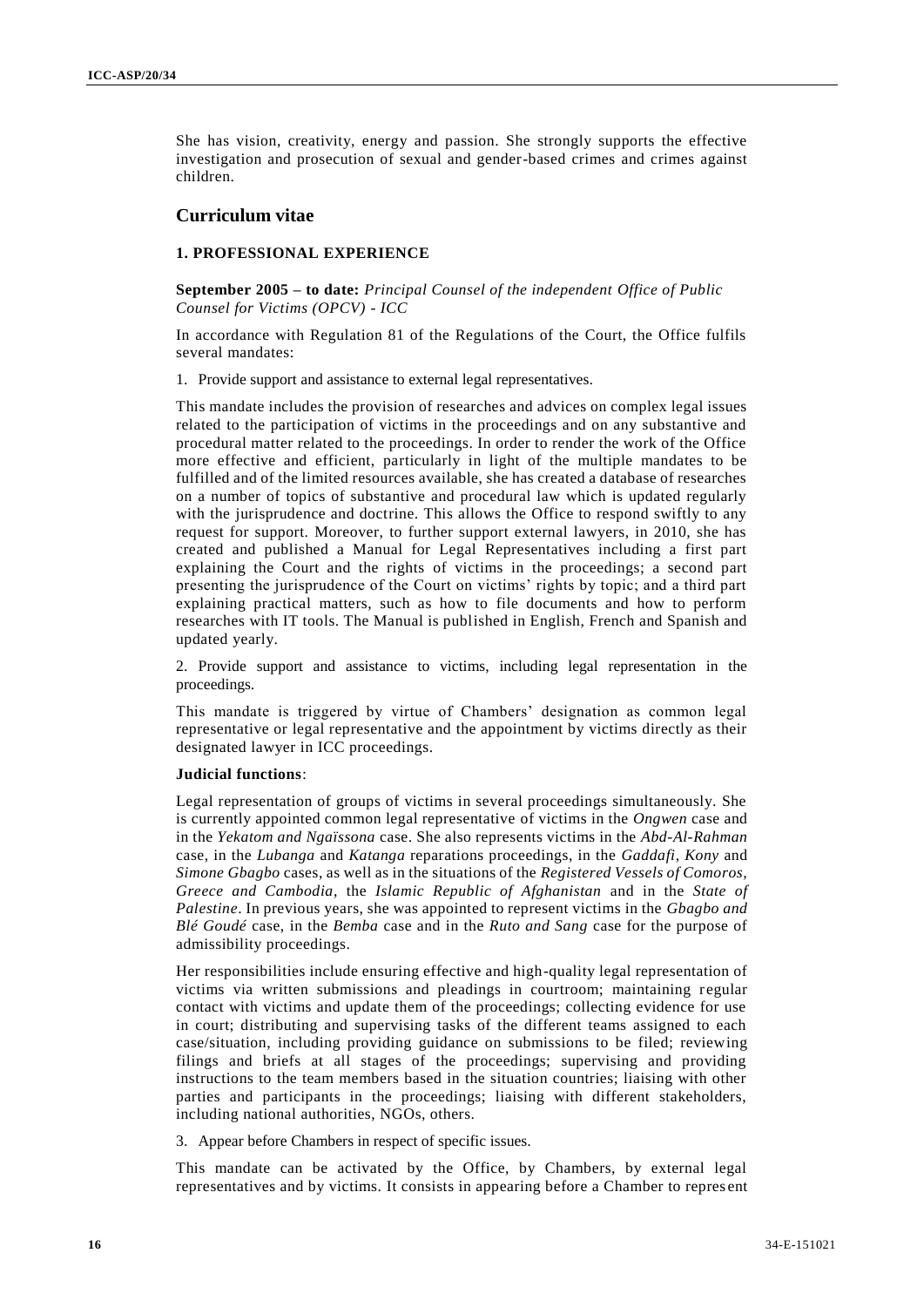the general interests of victims on any issue which may affect their participation in the proceedings. She has appeared before Pre-Trial, Trial and Appeals Chambers on a number of complex legal issues of law and procedure.

**Managerial responsibilities** include:

- $\checkmark$  To prepare and defend the yearly Office budget;
- $\checkmark$  To ensure compliance with budgetary processes;
- $\checkmark$  To ensure prioritisation of the use of available resources;
- $\checkmark$  To manage the performance of staff and appraise them;
- $\checkmark$  To ensure a good working environment for staff;
- $\checkmark$  To participate in regular Registrar and Division meetings;

 $\checkmark$  To liaise with the different bodies within the ICC (including IOM, Internal Audit, Trust Fund for Victims)

 $\checkmark$  To represent the Office at specialised meetings at the Assembly of State Parties and its subsidiary organs, including at The Hague Working Group;

 $\checkmark$  To represent the Office at specialised meetings with different stakeholders, including NGOs, UN Agencies and others.

### **April 2003 – September 2005:** *Associate Legal Officer – Registry – ICC*

*Acting Head of the Detention Section from April 2003 until August 2004*. In this capacity she drafted the regulations in detention matters, as well as the procedures and policies. She supervised the section's activities, including distribution of work; draft activity reports; draft vacancy announcements and sit on recruitment panels; prepare the proposed budget; represent the section at internal meetings; report to the Head of the then Division of Court Services; liaise and negotiate with the ICRC for the conclusion of an agreement in matters concerning detention; advise the Registrar and the Head of the then Division of Court Services concerning a temporary and a definitive detention facility and take active part in the subsequent discussions with the Dutch authorities on the contracts to be signed for the management of the detention centre (including, rent of cells and services; transport) and on the drafting of Memoranda of Understanding with the host State.

For the management of the detention centre, she elaborated training programmes for staff, including a Handbook for custody staff and a draft Code of Conduct.

During this period, by virtue of her extensive knowledge of the Court and its legal texts and procedures, as well as of her drafting skills, she was entrusted with additional specific tasks. Said tasks included:

 $\checkmark$  Assistance to Judges' Working Group (for the drafting of the Regulations of the Court and Appeal Procedure);

- $\checkmark$  Member of the drafting board for the Regulations of the Court;
- $\checkmark$  Chairperson of the drafting board for the Regulations of the Registry;

 $\checkmark$  Member of the delegation of the Court for the negotiation of the Headquarters Agreement.

She was also appointed Member of the then ICC Selection Committee (which she subsequently chaired) and Chair of the internal Appeals Board establihed in accordance with the Staff Rules and Regulations.

### **November 1991 – March 2003:** *Lawyer*

She practised as criminal lawyer before domestic Courts and foreign Courts in the European Union (criminal law matters, extradition, detention, international law). Her record includes the defence of complex cases involving multiple defendants for serious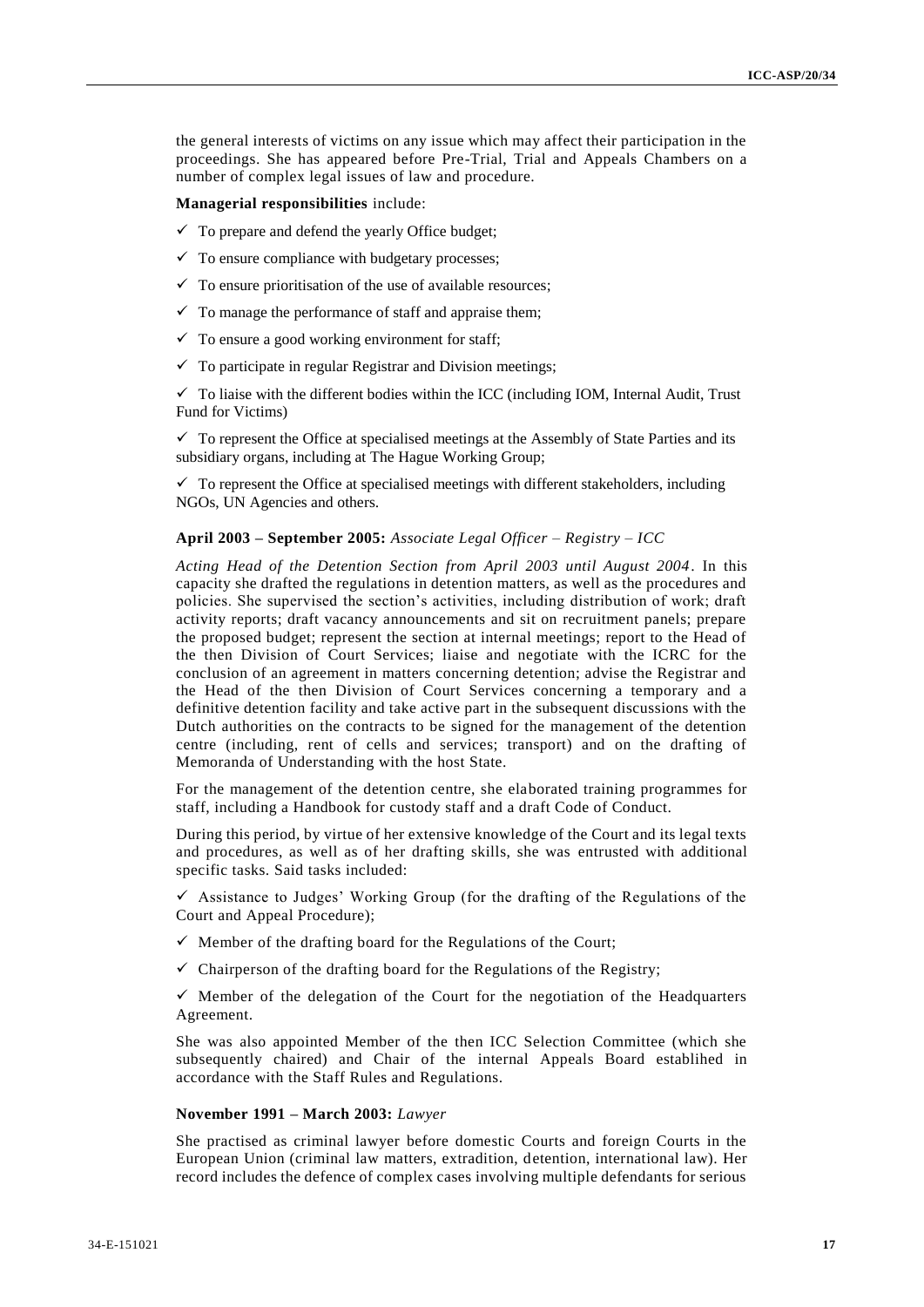crimes. In 2003, she was member of the Barayagwiza Defence Team (Media Trial) - ICTR – Arusha. She also provided extra-judicial consultancy (prepare legal opinions and give legal advice) on issues related to criminal law, international humanitarian law, and human rights law.

# **March-October 2002:** *Associate Legal Officer – ICTY - Chambers*

She worked in the Stakić case at trial, in the Brđanin case and in the Talić case. She drafted legal opinions, orders and decisions. She also provided the Judges of Trial Chamber II with research papers on complex legal issues.

# **August 1992-December 1993:** *I.H.L. Delegate – International Federation of the Red Cross (IFRC)*

She obtained a certificate for delegate in international missions in 1991. During the period she worked for the I.F.R.C. she was based in Tirana (Albania). Her tasks included to assist the Albanian Red Cross (ARC) in its restructuring and in developing plans and assistance programs on a 5 years basis. She also teached I.H.L. at the University in Tirana and at armed forces courses. She was entrusted with assisting the Albanian Government in the ratification and in the implementation of the Gene va Conventions and the Additional Protocols.

# **2. ACADEMIC BACKGROUND - ADMISSIONS TO PRACTICE - LANGUAGES**

| 1987-1991 | University of Genoa (Italy)                                      | Law Degree                |
|-----------|------------------------------------------------------------------|---------------------------|
| 1993      | University of Strasbourg (France)<br>en droit de l'homme         | Diplome de spécialiastion |
| 2001      | University of Teramo (Italy) $-$ LL.M. - Master on International |                           |

Criminal Law and Co-operation against International and Transnational crimes

 $\checkmark$  Admitted to the Italian Bar in 1994.

 $\checkmark$  Qualified Adviser at the Italian Army for the application of I.H.L. in armed conflicts since 1999.

 $\checkmark$  Proficient in English and French (both written and spoken); working knowledge of Spanish; fluent in Dutch.

# **3. OTHER PROFESSIONAL ACTIVITIES**

 $\checkmark$  Since 1989 Member of the Italian Red Cross.

 $\checkmark$  Teaching I.H.L. in Italian Red Cross Seminars and Courses, in high schools, in military courses. In particular, lecturer and tutor in 2000 and 2001 at the juridical stage for military personnel engaged in humanitarian missions at the Italian Army Headquarters in Cesano (Rome).

 $\checkmark$  Lecturer on issues related to international criminal law and international humanitarian law at the summer school organised by the Italian Ministry of Foreign Affairs for young diplomats of Eastern countries (2002, 2003).

 $\checkmark$  Contract of consultancy with the University of Bologna (Italy) for the training of judges in the Balkans (2001-2003).

 From 1999 until 2003 Member of *Consulta dei Giovani Penalisti dell'Unione delle Camere Penali Liguri* (advisory organism for matters concerning the activity of young lawyers), responsible for deontological, and disciplinary matters.

 $\checkmark$  From 2001 until 2003 Presiding Member of the Regional (Liguria) Disciplinary Committee of the Italian Red Cross.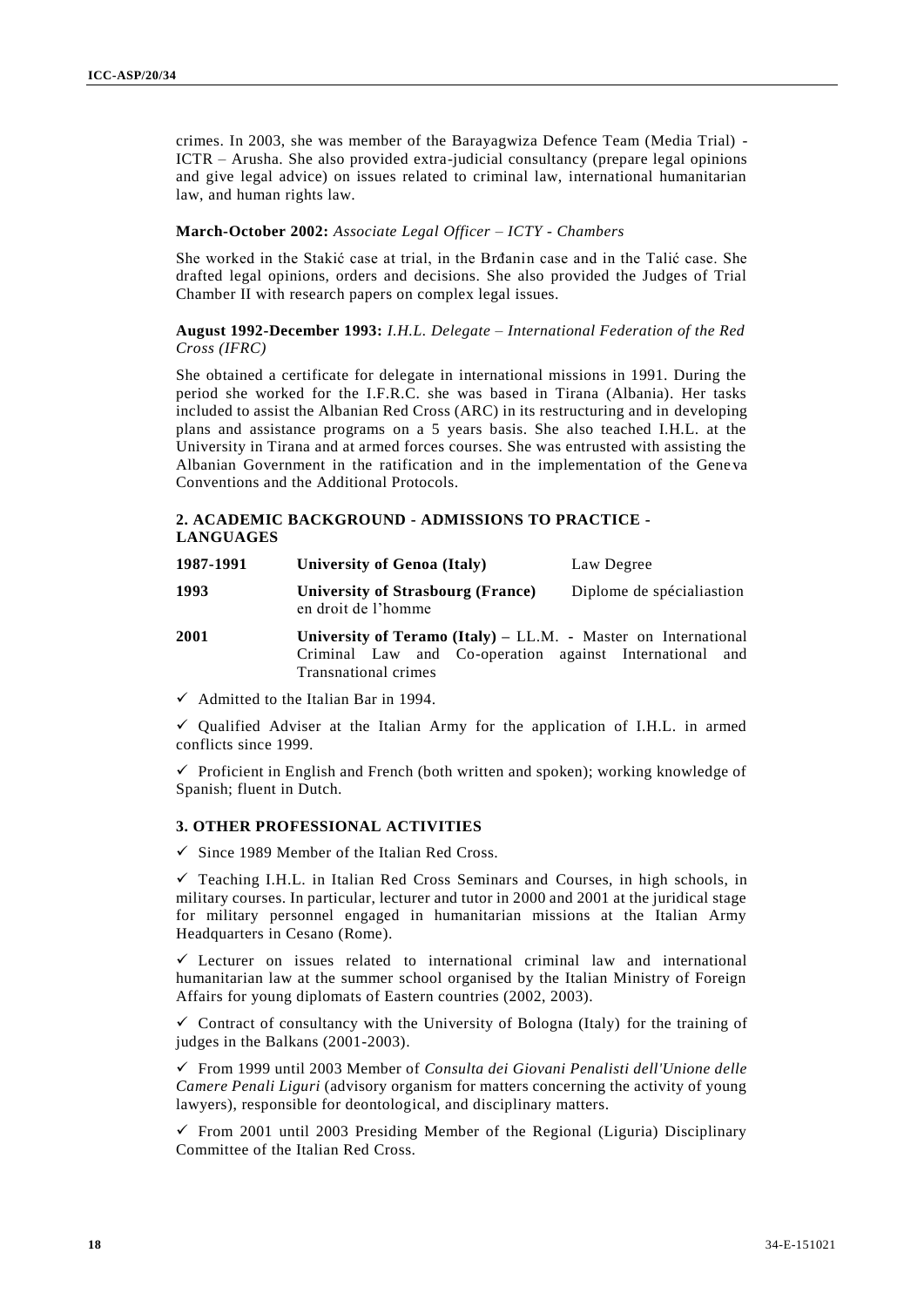$\checkmark$  From 2002 Member of the Scientific Board of Centro di Studi di Difesa e Strategici (CESDIS) based in Torino (Italy), responsible for matters related to I.H.L. and I.C.L.

 From 2001 Member of editorial staff of "*Giurisprudenza Ligure*" (trimestral review of case law and articles on subjects concerning criminal law); "*L'Aggiornamento*" (criminal lawyers review); "*Analisi Difesa*" (military review on matters related to defence, criminal law, I.H.L. and I.C.L.)

 $\checkmark$  Founding Member of the International Criminal Court Bar Association (ICCBA) where she has served in the Executive Committee, the Victims Committee and the Professional Standards Advisory Committee.

#### **4. SELECTED PUBLICATIONS**

 *International Criminal Justice and the International Criminal Court* - Tempus Programme of the EU for the juridical training of Judges in the Balkans, 2002.

 *International Criminal Courts and their impact on national jurisdictions* - Tempus Programme of the EU for the juridical training of Judges in the Balkans, 2003.

 *Role and Practice of the Office of Public Counsel for Victims*, in The Emerging Practice of the International Criminal Court, edited by Carsten Stahn and Göran Sluiter, Nijhoff, Leiden, 2009.

 *Criminal Responsibility of International Military Missions and Personnel,* in International military missions and international law, edited by Marco Odello and Ryszard Piotrowicz, Nijhoff, Leiden, 2011.

 Commentaire article par article du Statut de Rome de la Cour Pénale Internationale – *Articles 68 et 75*, Éditions Pedone, Paris, 2012.

 *Testimony before the ICC and the protection of victims and witnesses*, in *O Tribunal Penal Internacional – Comentários ao Estatuto de Roma*, edited by Judge Sylvia Steiner, Editora Del Rey, Belo Horizonte, 2016.

 *The Participation of Victims Before the ICC: A Revolution Not Without Challenges*, in Advancing the Impact of Victim Participation at the International Criminal Court: Bridging the Gap Between Research and Practice, edited by Rudina Jasini and Gregory Townsend, Oxford, 2020.

 *Representing Victims before the International Criminal Court – A Manual for Legal Representatives,* Edited by the OPCV, Fifth Edition, 2021 available (in English, French and Spanish) at [https://www.icc-cpi.int/iccdocs/opcv/2021.03.01-ENG-5th-Rev-](https://www.icc-cpi.int/iccdocs/opcv/2021.03.01-ENG-5th-Rev-Rev.pdf)[Rev.pdf](https://www.icc-cpi.int/iccdocs/opcv/2021.03.01-ENG-5th-Rev-Rev.pdf)

# **4. Mr. Mame Mandiaye Niang (Senegal)**

# **Executive summary of relevant experience**

My work experience is a blend of national and international experience, spanning through 34 years.

#### **National level**

I am currently the Prosecutor General of the Appeals Court of Saint Louis, north of Senegal. As one of the five national senior prosecutors, I hold a portfolio, encompassing the following:

- I review appeals lodged by lower courts prosecutors and determine the subsequent course of actions. I supervise the prosecutors to ensure the implementation of the national criminal policy. I oversee the police officers' conduct and exercise disciplinary and prosecutorial jurisdiction over them. I ensure compliance by public notaries, "*huissiers de justice*" and other public officers with the regulations governing their office.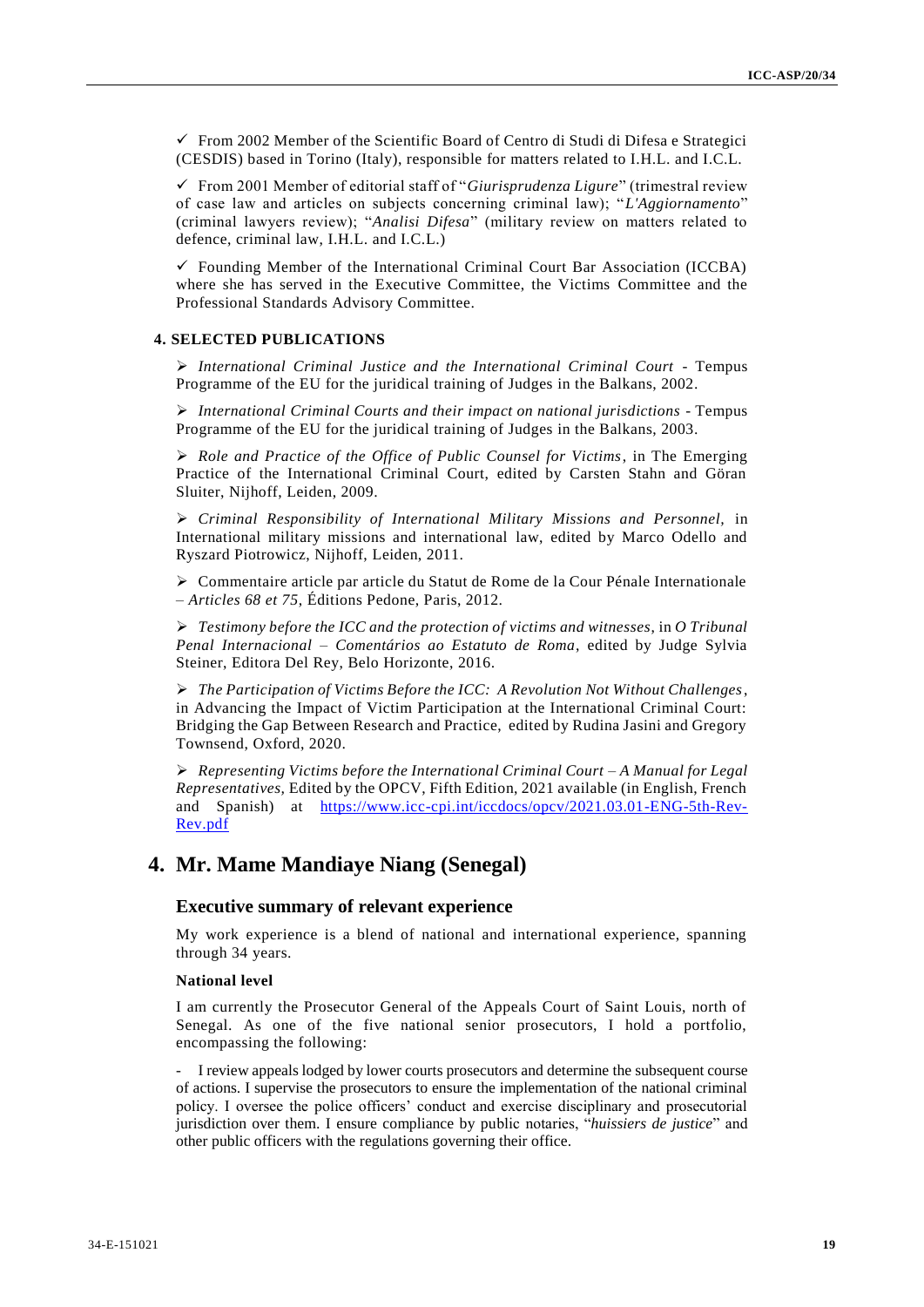- I enforce requests for legal assistance from foreign judicial authorities, execute arrest warrants and pursue the extradition of non-nationals legally sought after.

- As a member of the "*Conseil supérieur de la Magistrature*", I give advice for appointment and take part in disciplinary proceedings against judges or prosecutors.

I have endeavoured to bring renewed energy to this position. I have revived the reporting lines and speeded up the disposal of felony cases. I reactivated prisons and detention cells visits. I am currently engaged in a drive to modernize the registers of the courts. This is ushering in a paperless environment and provides more reliable data regarding courts' activities. This project I champion has attracted donors' interest and serves as a pilot to be replicated countrywide.

Prior to my current position, I was the Director of Criminal Affairs. This position entails, among other activities, drafting statutes and regulations, preparing the government submissions and proposals of language on treaties, providing legal advice to the Government. I served as the liaison between the Minister of Justice and national prosecutors and coordinated the implementation of the national criminal policy. I have drawn up an unprecedented criminal policy document, which, since its adoption in January 2018, is the bedrock of Senegal criminal policy. I have, in the same breadth, produced the unique officially updated and integrated criminal codes since 1965. I have also set up, from 2017, throughout the country the "*comités d'aménagement des peines*", boards of probation and early release, provided for in statutes since 2000 but never implemented. Ever since, thousands of convicts enjoy sentence reductions and alleviating measures geared towards their reintegration into their communities. Through my stewardship, my government conducted negotiations on extradition and mutual legal assistance with more than ten countries, in the span of three years. Senegal is a member of the Core Group that initiated the MLA initiative. It aims to adopt a universal instrument of cooperation on international humanitarian law. I am the lead Expert of the Senegalese delegation.

I left the Direction with a dozen of important ongoing projects. I secured however, the completion of the nationally hailed law on rape and pedophilia, the legal framework on electronic bracelet as well as the setting up of the ONRAC (the criminal assets' recovery and management body).

#### **International experience**

My nearly twenty-year international experience was mainly devoted to the international criminal justice system. I investigated the Rwandan genocide. I interviewed hundreds of witnesses and analysed the evidentiary value of scores of documents. Moving to Chambers, I conducted legal research, drafted legal opinions, decisions and judgements. As the Special Assistant to the Registrar, I drafted hundreds of decisions pertaining to legal aid, including appointment and removal of counsel, I took part in the redesigning of the legal aid's fees system, particularly its shift from the hourly rate to the lump sum system. I prepared the Registrar's decisions on the detentions rule. I drafted agreements and MoUs for the transfer of convicts to national prisons. I drafted MoUs on witness protection. I took part in budgetary preparation, including submissions to the ACABQ and the Fifth Committee. I lastly led the Legacy Committee that prepared the smooth closure of the Tribunal while catering for the unfinished business. This included the management of archives, the continuous review of witness protection orders and sentences etc. In sum, I was part of the small team that laid the ground for the Mechanism of the International Tribunals, from the very first memorandum to the Office of Legal Affairs to the UN Security Council resolution creating the Mechanism.

My assignment as UNODC Regional Representative for southern Africa was not just a promotion to a senior management position. It helped me greatly step back a bit from grunt work to focus more on the bigger picture of marshalling political stakeholders. The strengthening of the judiciary was a strong pillar in the five -year Regional Programme I set up with SADC countries. My office brokered a placement programme for African prosecutors to the renowned Asset Recovery Unit of the South African National Prosecution Authority (NPA). I took part, alongside the NPA, in the revival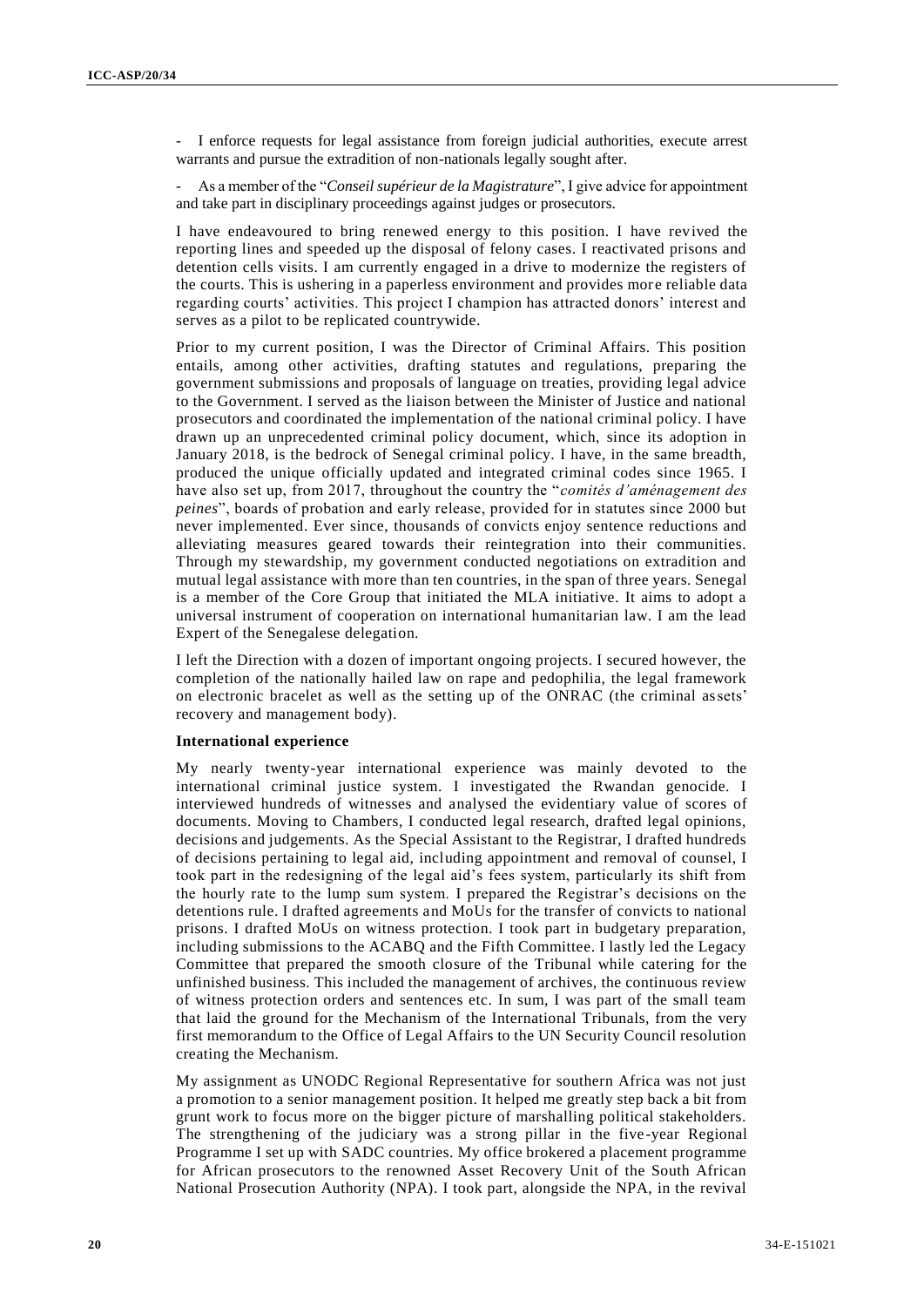of the African Prosecutors' Association. I still enjoy a wide network of prosecutors, judges and Central Authorities in West, East and Southern Africa.

It was quite naturally that I was recalled to serve ICTY/ICTR as a judge when an opening arose in early 2013. The state of affairs required a judge ready to adjudicate from the first day in the office. I rose to the challenge thanks to my familiarity with the case law and procedures. My proficiency in both court languages, facilitated my assignment in different panels. I made adequate use of legal assistance without sacrificing my self-reliance. The opinions I issued were of my own making. I have brought my contribution to the appreciation of delicate legal issues. Just to name a few: a consistent approach to *mens rea* when different crimes are charged based on the same behaviour; the specific *means rea* for accomplice liability; the extent of command responsibility in an environment hostile to authority; the test for review when dealing with facts; the admissibility of untested evidence v. the best evidence rule etc.

# **Curriculum vitae**

# **I. WORKING BACKGROUND**

# **2020 to date**

Prosecutor General (PG) of the Appeals Court of Saint Louis. The PG performs the prosecutorial functions at the appellate level. He oversees the implementation of national criminal policies and exercises in this regard supervision over the regional prosecutors as well as police officers of his Province. The supervision extends to other judicial officers like public notaries. The PG reports to the Ministry of Justice while retaining a wide discretion over prosecution strategies and actions. He may issue specific criminal policy papers and guidance notes pertaining to his province. As a statutory member of the "*Conseil supérieur de la Magistrature*" (Governing body of the Judiciary), the PG takes part in the appointment, promotion of and sits at disciplinary proceedings against any member of the judiciary in the country. He has exclusive disciplinary jurisdiction and prosecutorial mandate over senior police officers, registrars and defense attorneys.

The Appeals Court of Saint-Louis is the largest amongst the five courts in the country, in terms of territory and the second most important in terms of population, after Dakar.

#### **2016 to 2020**

Director of Criminal Affairs and Pardons in the Ministry of Justice. The position entails, among others activities, providing legal advice to the Government, normative work on criminal laws, drafting and negotiating treaties on behalf of the Government, defining under the Ministry of justice's authority, the Government's criminal policy and overseeing its implementation through the five Prosecutors general across the country, drafting guidelines and instructions to foster the uniform construction and application of the criminal law in the country.

#### **2013 – 2016**

Judge of ICTY and ICTR. Assigned to cases at the first instance and at the appeals level. Dealt with motions and rendered numerous bench decisions; wrote numerous individual opinions (concurring, separate or dissenting) on procedural and evidentiary issues as well as on substantive law.

# **2011 – 2013**

UNODC Regional Representative for Southern Africa. Mission entailed among others, cooperation with States, particularly those of the SADC Regional entity, to bring their laws in line with the main narcotic regulatory framework, the UN Convention Against Corruption, the UN Convention Against Transnational Organized Crimes and its protocols on human trafficking and smuggling of migrants; training of law enforcement officers, prosecutors and judges.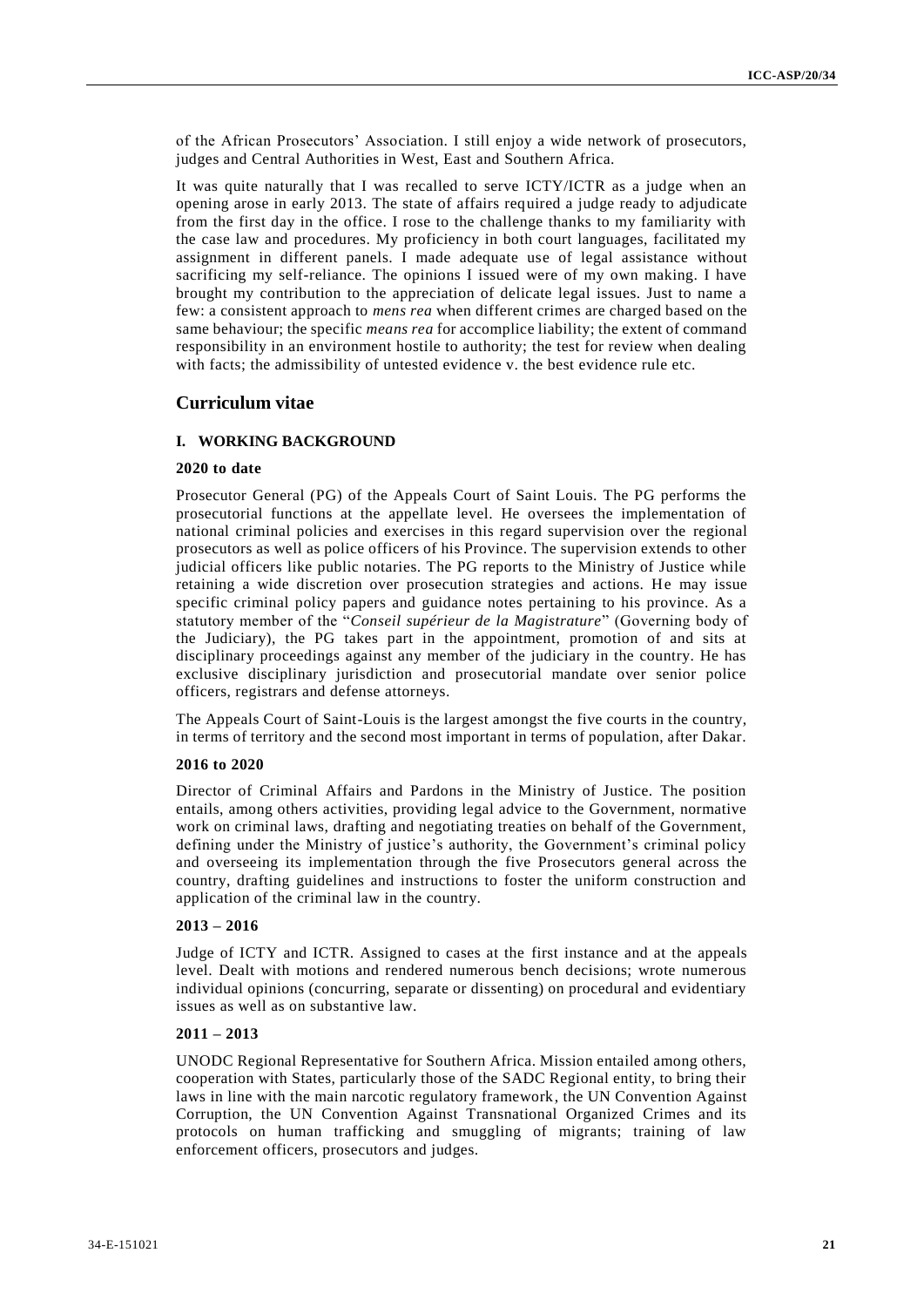# **2000- 2011:**

Served at the ICTR in different capacities including as a senior legal officer in Chambers, advising the judges on a wide range of legal issues and supervising legal officers. Served as the Registrar's Special Assistant, providing advice on policy, legal, administrative and financial matters; represented the Registrar and his views at all fora whenever required and prepared draft memoranda, communication and policy papers, made submissions on his behalf to different committees including before budgetary bodies and auditors.

# **1997 – 2000**

Member of the investigating team of the ICTR in Rwanda tasked to collect evidence on genocide, crimes against humanity and serious violations of Article 3 common to the Geneva Conventions of 1949 and Additional Protocol II thereto.

#### **1993-1997:**

Trial Attorney attached to the Prosecutor General of the Supreme Court of Senegal. Assignment entailed among others, conducting legal research, writing briefs and making oral submissions before the highest court of the country.

#### **1990-1993:**

Trial Attorney at the Dakar Tribunal Regional. Assignments included, submitting legal briefs, directing judicial officers, litigating cases and enforcing sentences.

### **1987-1990**

Judge at the Regional Tribunal of Dakar. Adjudicated over criminal and civil cases.

#### **II. OTHER FIELDS OF EXPERTISE**

### **2004-2005**

Guest Lecturer on International Humanitarian Law at the Université du Rwanda and at the Senegalese "Centre de Formation judiciaire" (Judicial Training Center).

#### **1995-1997**

Lecturer in Criminal Law at the Senegalese "Centre de Formation Judiciaire"

### **1992-1997**

Lecturer in Criminal Law at the "Ecole Nationale des Assistants et Educateurs Spécialisés" (Training School for Educators and Welfare Officers); Expert, Resource Person of the "Réseau Africain pour le Développement Intégré" (RADI).

#### **1989-1997**

Expert-Member of the Senegalese Committee of Human Rights. Member of the Senegalese Section of the International Association of Criminal Law.

# **1993-1994**

Member and Reporter of the Senegalese Law Revision Commission.

# **III EDUCATIONAL BACKGROUND**

### **1985-1987**

Certificate of *Ecole nationale d'Administration et de Magistrature* ; with distinction.

### **1981-1985**

*Université de Dakar, Faculté de Droit*. Master in Private Law; with distinction.

# **IV LANGUAGES**

Fluent in French and English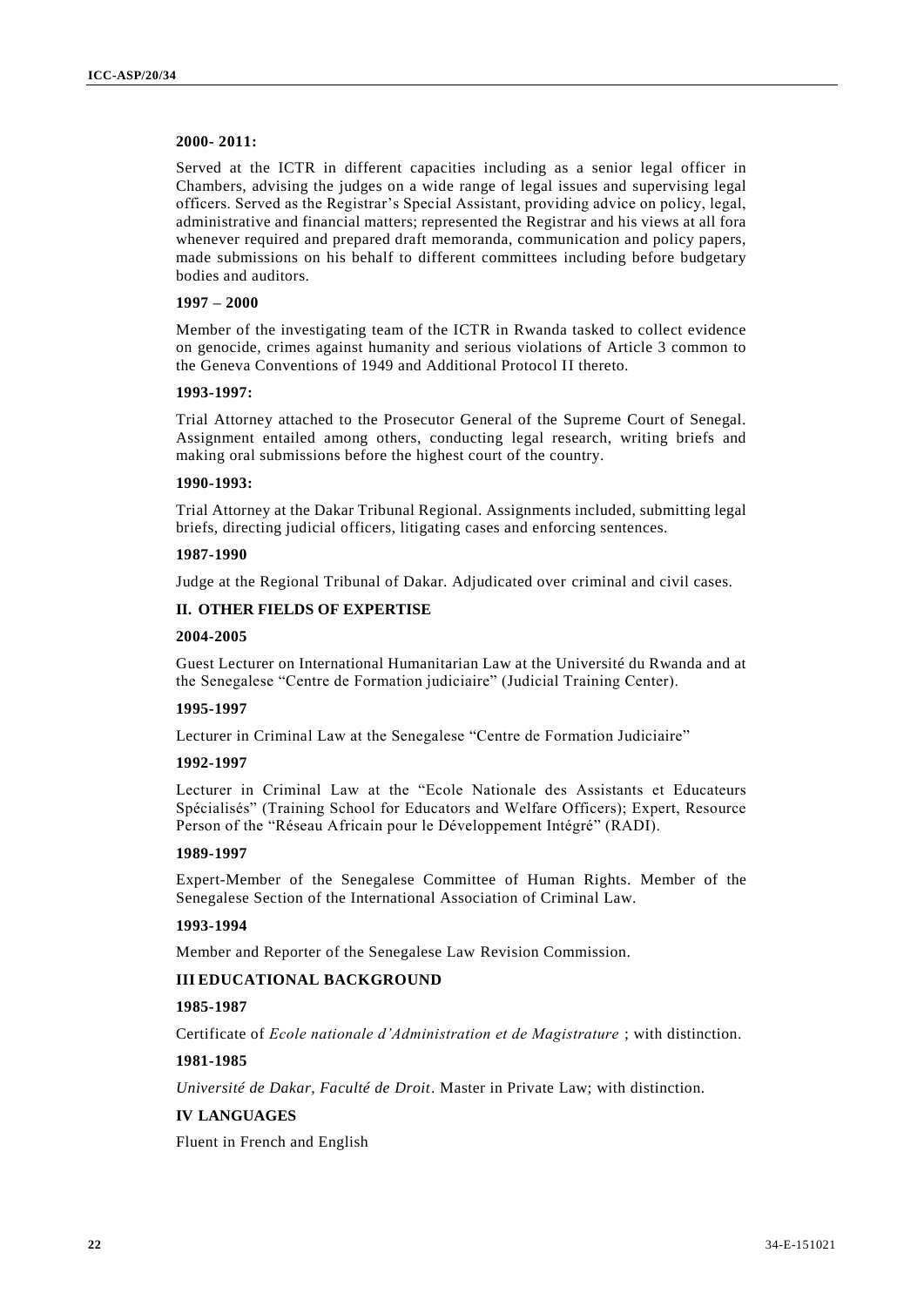#### **V PUBLICATIONS**

Extensive publications in selective law reviews, particularly in criminal law and international humanitarian law, which include but are not limited to the following:

"Le TPIR…Et si la contumace était possible" "Revue générale de Droit international public" April- June 1999 N. 2 Edition A. Pedonne 13, Rue Soufflot Paris- France

"Les Obligations du Procureur face à la défense devant le Tribunal pénal international pour le Rwanda". "Revue de Science criminelle et de Droit comparé; April -June 2001, Edition Dalloz Paris- France.

"What Approach for Law Reform and Revision? The Senegalese Experience". US Embassy in Rwanda. Acts of the international Seminar on Law Reform and Revision; "Kibuye [Rwanda] March 2002"

"The Role of the Judiciary in the Electoral Process"; US Embassy in Rwanda. Acts of the international Seminar on Law Reform and Revision; "Kibuye [Rwanda] March 2002"

«Comment on new Rules 11 *bis* and 92 *bis* of ICTR Rules of Procedure and Evidence. New tools to serve the Exit Strategy." ICTR Bulletin August 2002.

"Lessons to be learnt from the Judgement confirming the acquittal of Ignace Bagilishema". *A comment on the different aspects of the standard for appeal, the admissibility of out of court evidence, command responsibility in customary international law etc.*… ICTR Bulletin, February 2003.

"The Right to Counsel before the International Criminal Tribunal for Rwanda" Criminal Law Forum, volume 13, No. 3, 2002 [CLF]. Kluwer Academic Publishers. Netherlands.

«La jurisprudence des Tribunaux internationaux en matière de Crimes Contre l'Humanité et de Crimes de Guerre». « Ligue des Droits de la Personne dans la Région des Grands Lacs (LDGL) and Human Rights Watch; March 2003.

"The Right to a fair trial versus the right to be tried without undue delay »; *A comment on two decisions of Trial Chamber I and II applying the new Rule 15 bis which enables a Trial Chamber to proceed with a part-heard case with a new judge despite the refusal of the defence*. ICTR Bulletin, August 2003.

"Promoting Women's Rights through Ad Hoc Tribunals" Bulletin of Interights (2004) Volume 14, # 4 page 74;

"Retour à la Cour suprême au Sénégal, Acte de bon sens ou régression ? témoignage d'un *insider* ». « Le quotidien » Avril 2008.

"L'Affaire de corruption « Segura », une occasion idéale pour remettre les pendules à l'heure. « Le quotidien » janvier 2009.

« Réforme de la loi sur le barreau, une loi pour les mandarins », « Le quotidien », juillet 2009.

"The Senegalese Legal Framework for the Prosecution of International Crimes" Journal of International Criminal Justice 7 (2009) 1047 – 1062, Oxford University Press, 2009

Contributor to the Book "Defense in International Criminal Proceedings; Cases, Materials and Commentary". Transnational Publishers; 2006.

Contributor to the Book "Protecting Humanity, Essays in International Law and Policy in Honour of Navanethem Pillay" Martinus Nijhoff Publishers Leiden- Boston 2010.

"Repression versus Decriminalization on Drugs. A plea to Uphold the International Legal Framework' University of Pretoria; February 2013.

"Africa and the the Legitimacy of the International Criminal Court in Question" Journal International Criminal law Review; Volume 17, Issue 4, pp 615-624 July 2017;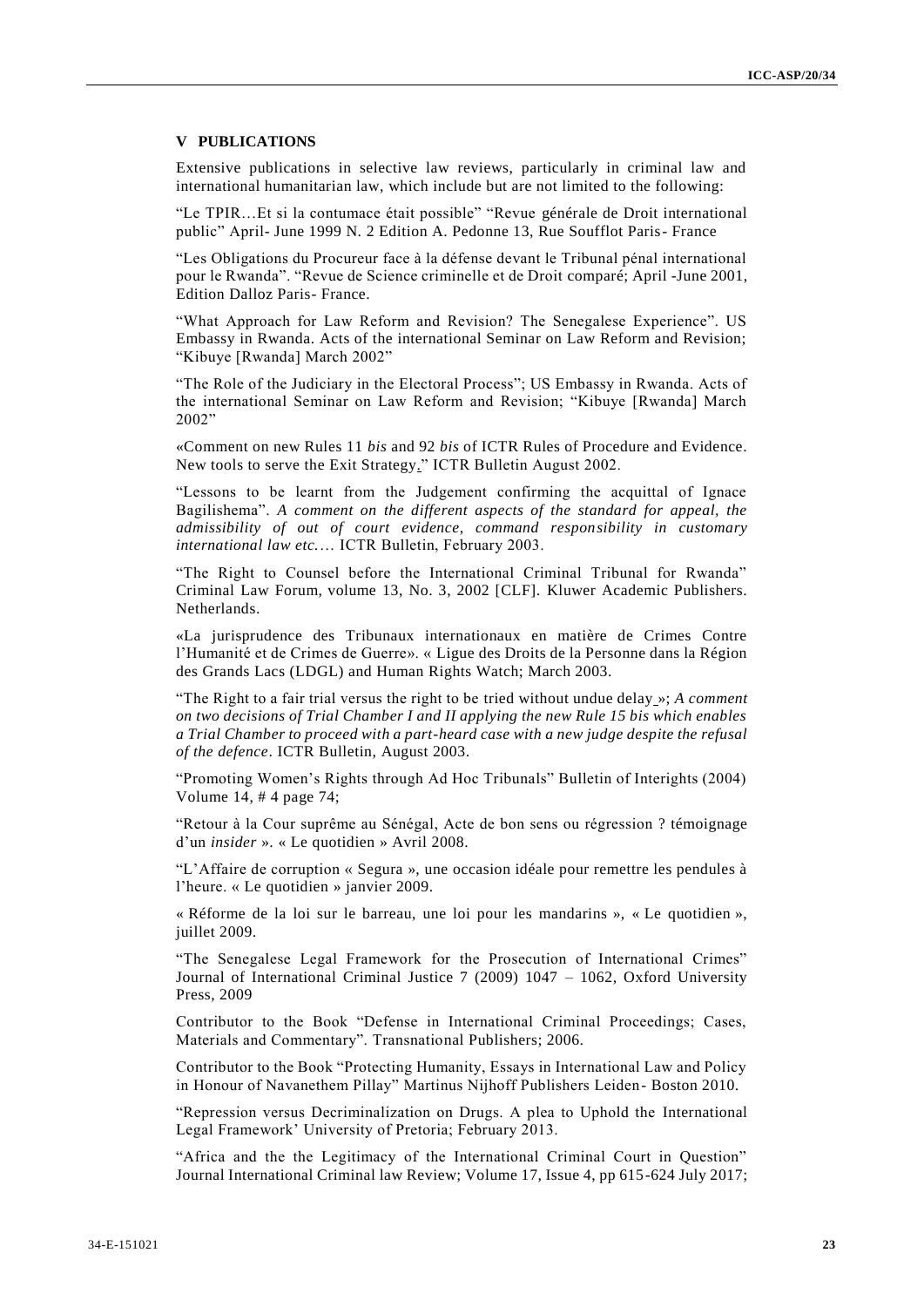Re-published in "Strengthening the Validity of International Criminal Tribunals; Brill, Leiden, Boston July 2018.

"Quel avenir pour le bracelet électronique au Sénégal ? » ; Magasine de l'Administration pénitentiaire, n. 010- juin 2020, Dakar, Sénégal.

#### **VI OTHERS**

Computer literate. Proficient in the main software associated with Windows Microsoft or Apple like Word, Excel, PowerPoint, Lotus, notes and Microsoft Outlook etc.

# **5. Ms. Claudia Paz y Paz Bailey**

# **Executive summary of relevant experience**

I have a LL.M. Degree in Law and Social Sciences (Lawyer and Public Notary) from Rafael Landivar University (Guatemala, Guatemala, 1992). I also have a PhD in Human Rights and Criminal Law from the University of Salamanca (Salamanca, Spain, 2006), with the doctoral thesis "The criminal protection of the people; Special consideration on the crime of genocide". Due to my professional career and my academic contributions, I was also distinguished with an Honorary PhD, from Georgetown University in Washington DC in 2015).

Early in my career, I served as a justice of the peace (jueza de paz) in the city of Sumpango, and small rural community of Guatemala (1991). Later, a became a legal advisor for the Guatemalan Office of Human Rights, of the Guatemalan Archbishop' Office (1993-94). For several years I was simultaneously working as Criminal Law Professor and a Human Rights defender and as a Director of the Guatemalan Institute of Comparative criminal Law (ICCPG, 2002-10).

I was a researcher at the Historical Clarification Commission of Guatemala (Guatemala, 1998), an entity sponsored by the United Nations established within the Peace treaties. For this work I prepared the chapter on The Crime of Genocide in the report "Guatemala, Memoria del Silencio". This chapter describes how the Guatemalan army, during the war, identified the Mayan people as an internal enemy and perpetrated a policy of extermination against them, which resulted in assassinations, torture, forced disappearances, sexual violence, and displacement.

I was appointed as the Guatemala's first female Attorney General (Guatemala 2010 2014). There, I was in charge of strategically directing the institution, developing the criminal prosecution policy, overseeing investigations and prosecutions on high impact cases, including cases of gross human rights violations, organized crime and gender violence. One of my main achievements was to design and implement the strategic criminal prosecution model that surpassed the case-by-case investigation and investigated the criminal phenomenon.

Using my proposed model, it was possible for the country to raise the effectiveness of the prosecution service for crimes against life from 5% to 25% between 2009 and 2013. At the same time, we documented a decrease in homicides from 46 to 34 per hundred thousand inhabitants. A decreasing trend that has continued over the years, reaching 15 homicides per one hundred thousand inhabitants in 2020.

The investigation and prosecution of the gross human rights violations occurred during the Guatemala civil war was a priority during my tenure. I lead the creation of special teams with the support of a new analysis unit. Prosecutors made significant progress in the investigation and prosecution of war related crimes. A landmark case was the trial against the former head of state, Efrain Rios Mont, who was convicted of Genocide and Crimes Against Humanity on May 10, 2013. Later, the trial was annulled by the Constitutional Court. However, a conviction in a national court for the crime of genocide against a former head of state represents a historic ruling. In the trial, more than 100 testimonies, 40 expert opinions, among them forensic evidence of the massacres, military documents (campaign plans and operations reports) were presented and used as evidence for the conviction.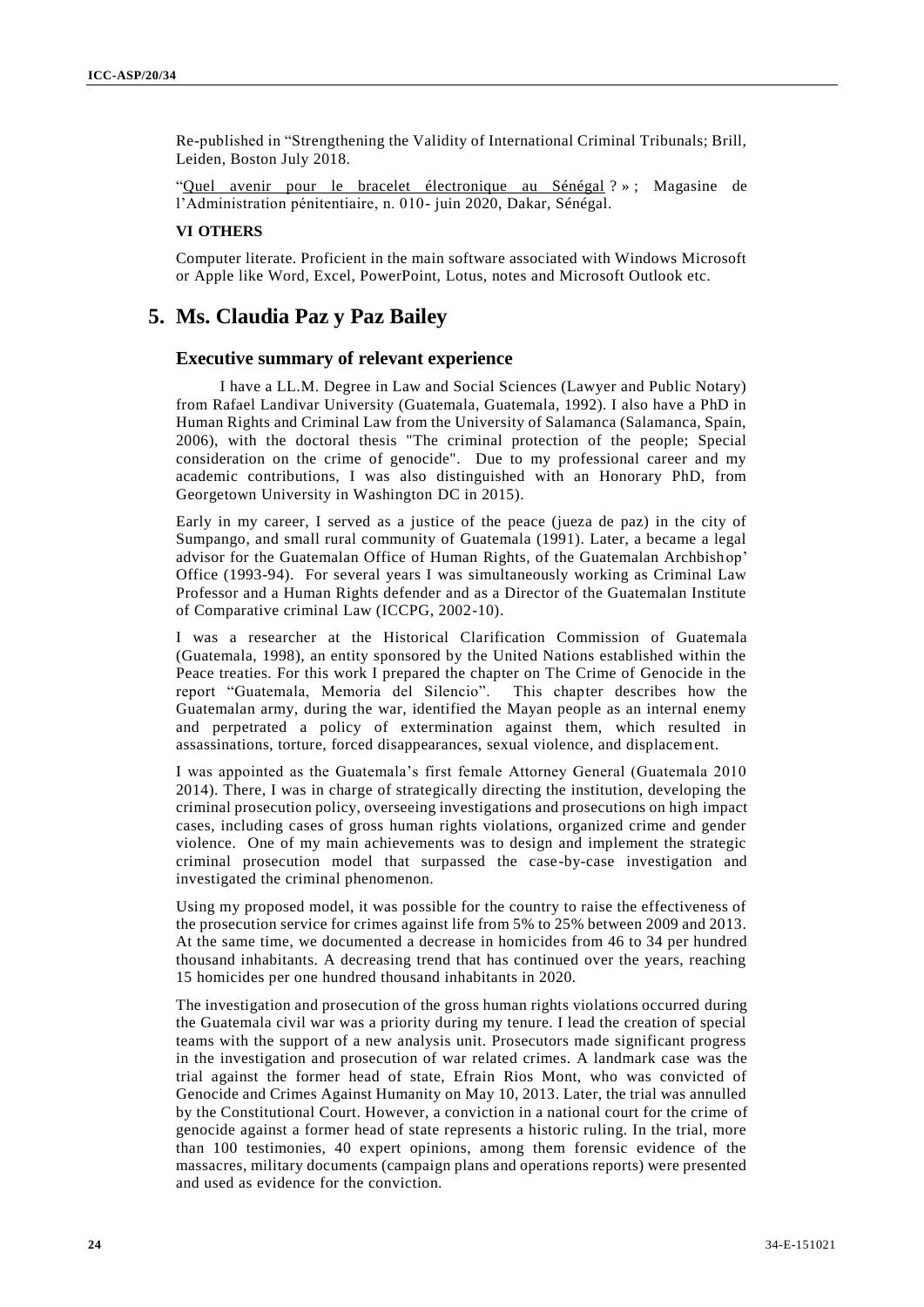Another priority was to guarantee gender base violence survivors protection and access to justice. I lead the implementation of a comprehensive care model that coordinated medical, psychological, social care and forensic and investigatory teams, operating 24 hours a day, 365 days a week in the same location of attendance. Those services became offered in five regions of the country. The model was aimed at avoiding the re-victimization of gender-based violence survivors while they were filing a complaint, ensuring that women received the care and protection they needed to guarantee their access to justice. The model included judges who also operated for 24 hours to rule protection measures or arrest warrants when needed.

Later in my career, I was appointed as Secretary for Multidimensional Security for the Organization of American States (OAS) (Washington DC, 2017-2018). In this position I worked to promote and coordinate cooperation among the OAS member states and made efforts to promote the inter-American system, advised, prevented, confronted, and responded to threats that affected the regional security.

I was a member of Interdisciplinary Groups of Independent Experts for Mexico (2015 - 2016, 2020-2021) and Nicaragua (2018) to investigate serious human rights violations. I was able to advance the investigation in a hostile environment, without the collaboration of the respective States and after the evidence was destroyed and hidden by perpetrators. In these context, it was essential to establish networks of collaboration and trust with key stakeholders and social organizations that allowed us to reconstruct the facts without collaboration from the countries governments. These experiences made it possible to reconstruct what happened with detailed reports. In the case of Mexico, these reports were the basis for confronting the official story from the local authorities and supporting the investigation by a new fiscal unit with a completely different approach that until today continues investigating.

Currently, I am the Director of the Mexico and Central America Program, of the Center for Justice and International Law, (CEJIL). CEJIL represents thousands of victims in the Inter American system of human rights, that have suffered gross human rights violations including massacres, genocide, extrajudicial executions, forced disappearances and sexual violence.

# **Curriculum vitae**

#### **1. Academic degrees:**

- J.D. and LL.M.: Degree in Law and Social Sciences, Lawyer, Guatemala, 1992, Rafael Landivar University
- Doctoral Honorary PhD, from Georgetown University (Washington DC, 2015)
- PhD [Cum Laude] in Human Rights and Criminal Law Salamanca, Spain, December 21, 2006 University of Salamanca
- Other: Degree of Salamanca Salamanca, Spain, December 16, 1998 University of Salamanca
- Research Proficiency Salamanca, Spain, June 10, 1999 University of Salamanca

#### **2. Professional Experience:**

#### **International Experience**

o Director of the Center for Justice and International Law Program for Mexico and Central America. February 2019 to date.

o Member of the Interdisciplinary Group of Independent Experts for the Ayotzinapa case in Mexico appointed by the Inter-American Commission on Human Rights, March 2015 to April 2016, appointed by the Office of the United Nations High Commissioner for Human Rights January 2020 to date.

o Member of the Interdisciplinary Group of Independent Experts for Nicaragua appointed by the Inter-American Commission on Human Rights, July to December 2018.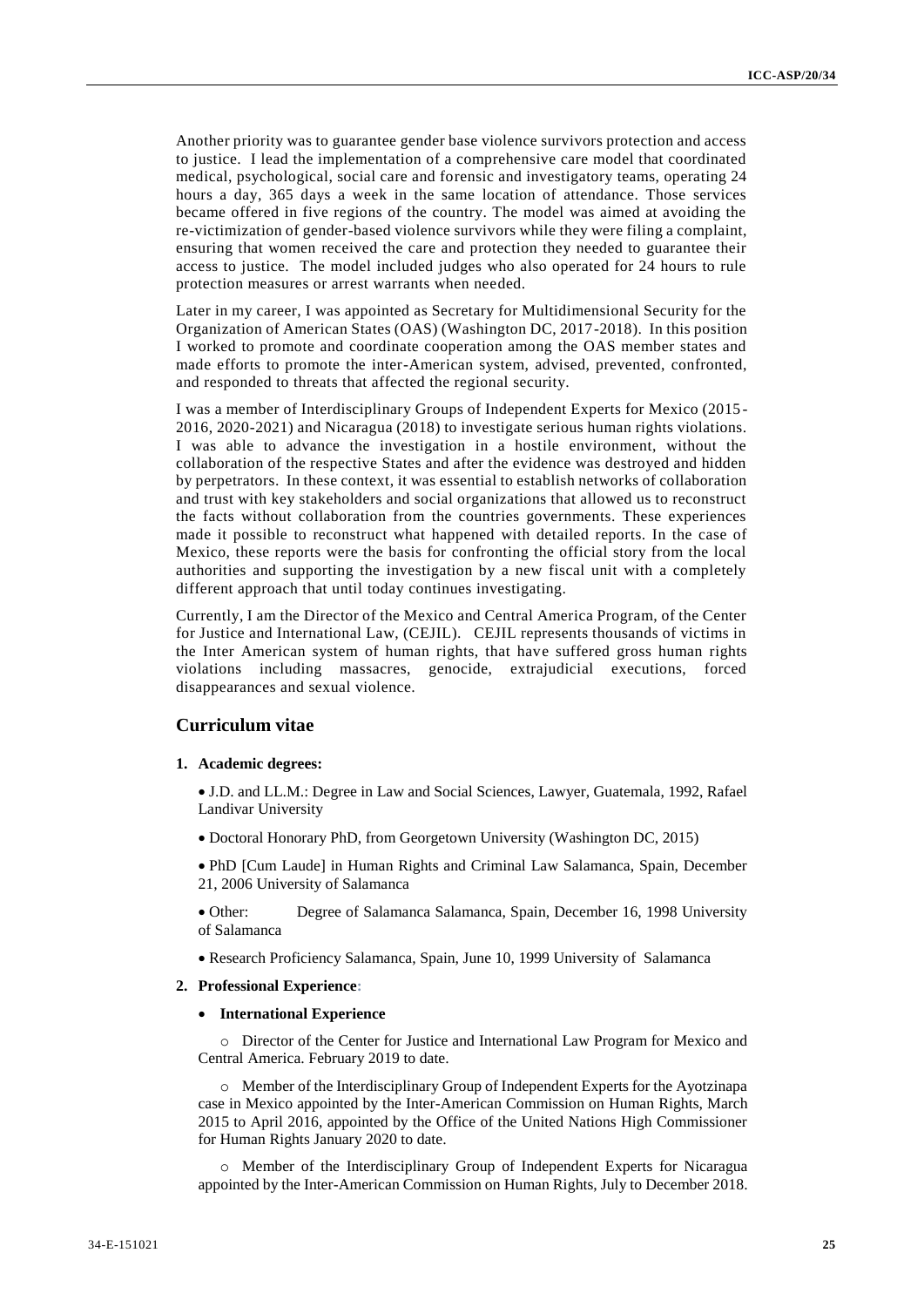o Secretariat for Multidimensional Security of the Organization of American States, OAS, March 2017 to June 2018.

#### **Justice Sector**

o Attorney General and Head of the Public Ministry from December 10, 2010 to May 2014.

o Justice of the Peace of the Municipality of Sumpango, Sacatepequez, Guatemala from March 1st, 1991 to May 27, 1992.

#### **Professional Practice of Law**

o Professional Law practice from May 1992 to November 2010, criminal and constitutional litigation before the national justice system and the Inter-American Human Rights System.

o Legal Advisor of the Archbishop's Office for Human Rights in Guatemala, from October 1992 to October, 1994.

#### **Private Sector**

o Director of the Training Department of the Institute of Comparative Studies in Criminal Sciences of Guatemala, from February 15, 2001 to December 31, 2002 and from September 1, 2008 to November 2010.

o Executive Director of the Institute for Comparative Studies in Criminal Sciences of Guatemala (ICCPG) from January 2002 to August 31, 2008.

o Coordinator of the Democratization and Strengthening the Rule of Law Program in Central America sponsored by the Interchurch Organization for Development Cooperation (ICCO), from January 2009 to November 2010.

o Coordinator of the Master's Program of Criminal Procedural Law at the Rafael Landivar University, from August 2008 to November 2010.

o Director of the Law Department of the Office of the UN High Commissioner for Refugees (UNHCR), from October 1994 to November 1995.

#### **Other**

o Member of the Drafting Committee of the Penal Code, University of San Carlos of Guatemala and Supreme Court of Guatemala from 2007 to 2009.

#### **3. University and Institutional Teaching:**

o Professor of Postgraduate Degree of Criminal Procedural Law, Rafael Landivar University, courses: Constitution, Guarantee and Adversarial Criminal Process System and International Criminal Law, from August 5, 2008 to April 29, 2010.

o Professor of Postgraduate Degree in Criminal Law, San Carlos University of Guatemala, courses of International Criminal Law, Criminal Policy and Monographic Course on Homicide, from 2002 to 2008.

o Law and Social Sciences Faculty Professor, Rafael Landivar University, courses: Criminal Law I and II from 2005 to 2007 and The Phenomenon of Violence: Some theoretical elements in August 1998.

o Trainer, Training Unit of the Public Prosecutor's Office, courses: Ethnic Discrimination focusing on the provision of justice; Genocide, Investigation and Prosecution; Sexual Violence During the Armed Conflict; Framing the Crimes of Sexual Offenses, aimed at prosecutors from August 2008 to August 2010.

o Coordination for the Modernization of the Justice Sector, Trainer of the course on the Law of Femicide and other forms of violence against women, aimed at judicial officers and CONAPREVI, Sololá, September 2008.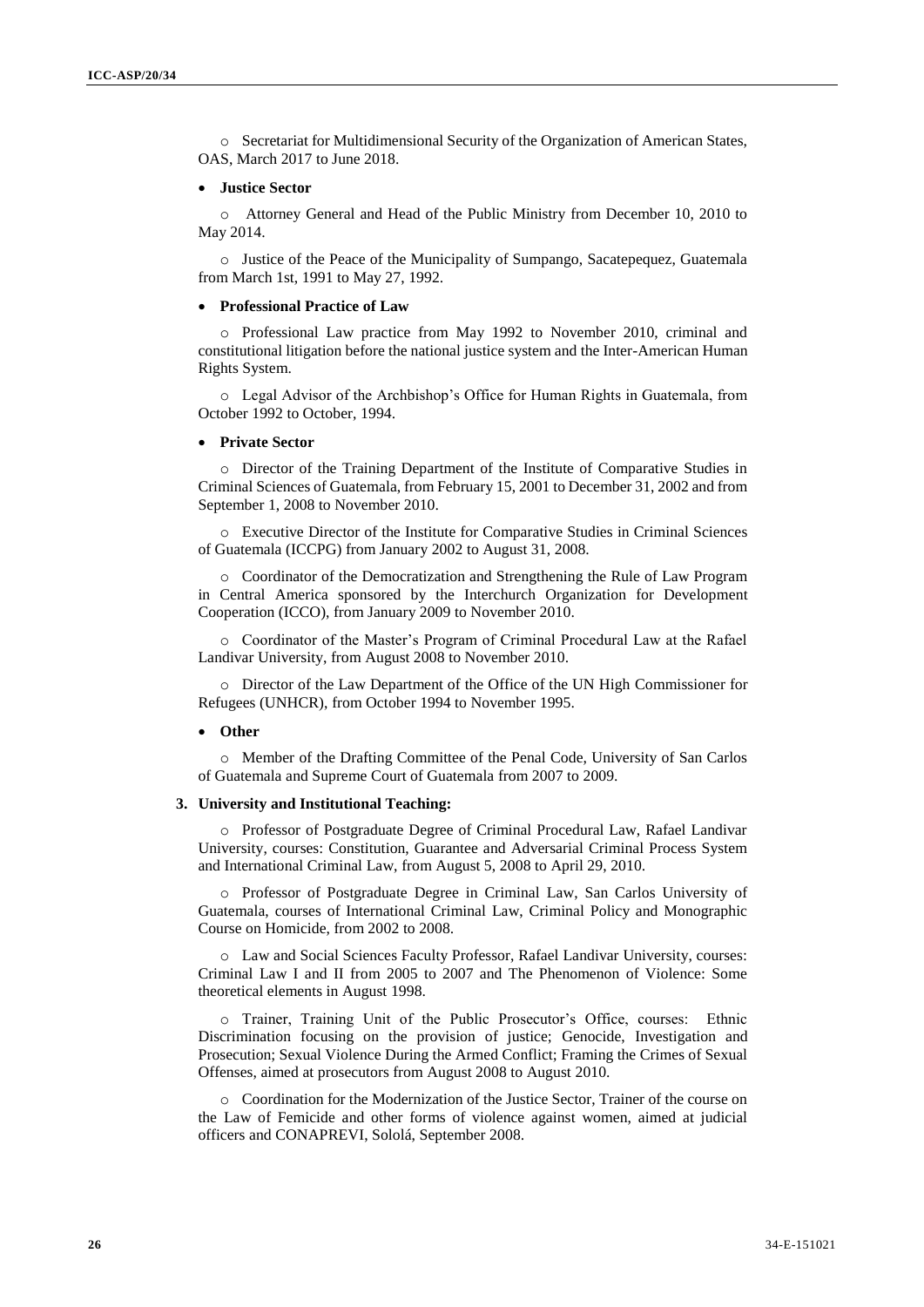o Professor of the "Program for Further Education" at the National School of Public Prosecutions of the Dominican Republic provided to Public Ministry Attorneys; Dominican Republic, Santo Domingo, 2009.

o Designer and head of implementation of modules on "Public Prosecutors and Their Relationship with the Victim" and "Theory of Crime", at the National School of Public Prosecutions of the Dominican Republic, Santo Domingo, 2010.

#### **4. Publications:**

o Book "Criminal Justice and Press Freedom", ILANUD, San José, Costa Rica, 1992. Coauthor. Criminal Law.

o Book: "Children Deprived of Liberty," ICCPG and ILANUD, Guatemala, 1993. Coauthor. Human Rights, Criminal and Juvenile Law.

o Book: "For Being a Woman, Analysis of Responses from the Justice System in Cases Involving Violence Against Women," ICCPG, Guatemala, 2007, Coauthor, Criminal Law.

o Book: "The New Regulation of Sexual Violence in Guatemala", ICCPG, Guatemala, 2010, Coauthor, Criminal Law.

o Manual: "Criminal Justice and Gender" ICCPG, Guatemala, 2008; Coauthor; Criminal Justice.

o Article Guatemala: Gender and Reparations for Human Rights Violations, appearing in What Happened to the Women? Gender and Reparations for Human Rights Violations ed. Ruth Rubio-Marín, New York: Social Science Research Council, 2006. Gender: Reparations, Human Rights.

o Article: "Criminal Policy" appears in the Criminal Procedure Manual, ICCPG, Guatemala, 2003. Coauthor, Criminal Procedure, Criminal Policy.

### **5. Distinctions and honors**

#### **Scholarships:**

o Scholarship by the Spanish Agency for International Development Cooperation for PhD studies at the University of Salamanca, granted in September, 1995.

o Renewal grant from the Spanish Agency for International Development Cooperation to finish PhD thesis at the University of Salamanca, granted in April 1997

#### **Distinctions:**

o Newsweek honored her in December 2011 as one of the bravest women in the world.

o Forbes Magazine named her in August 2012 as one of the women who are changing the world in terms of public policy, this due to the fight against organized crime and the increase in the number of prosecutions and convictions.

 $\circ$  Newsweek distinguished her among 125 women having impact on the world in March 2013 due to her efforts in the fight against organized crime.

o Named Woman of the Year by the magazine Contra Poder, January 4, 2014

#### **Awards:**

o Stephen J. Solarz Award, awarded by The International Crisis Group in honor of the commitment in the fight against impunity and restoring justice in Guatemala, granted on December 16, 2011.

o "Abogados de Atocha" Award, granted by the Board of the Lawyers Association in Atocha, Spain, in recognition of the efforts to promote democracy, freedom and justice, issued January 24, 2012.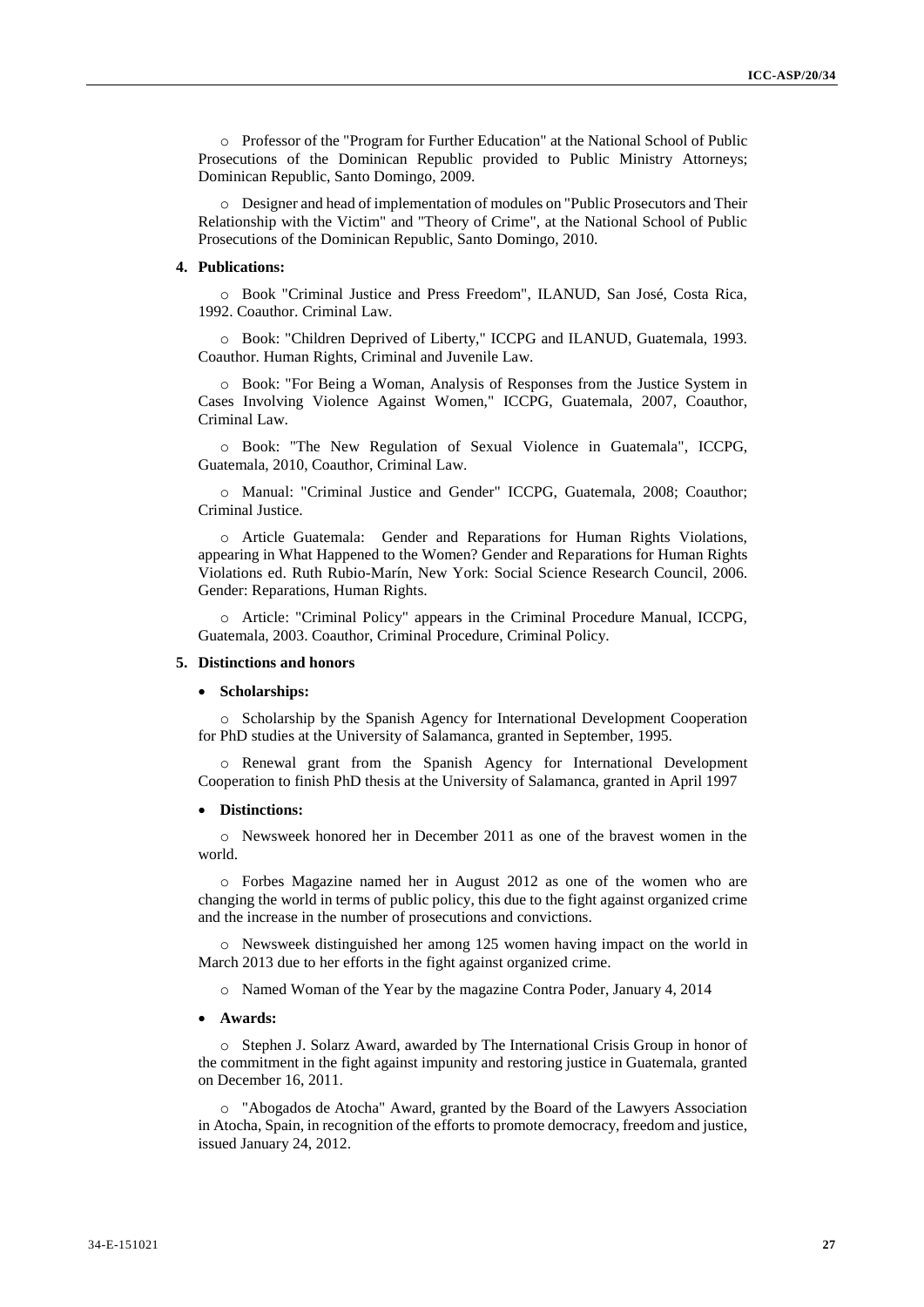o OXFAM-LASA Lecturship Diskin Award, granted by The Latin American Studies Association, for integration of academy and activism, granted May 23, 2012.

o Judith Lee Stronach Human Rights Award, granted by The Center for Justice and Accountability, awarded in 2013.

o Dean's Award for Achievement in Advancing Women in Peace and Security, awarded by the Edmund A. Walsh School of Foreign Service of Georgetown University, granted February 20, 2013.

o San Raimundo de Peñafort Order Cross of Honor, awarded by the Minister of Justice of Spain, issued June 25, 2013.

o Commendation of the Order Isabel the Catholic, granted by Juan Carlos I, King of Spain, granted on July 23, 2013.

o Awarded the Commander's Cross of the Order of Merit of the Federal Republic of Germany, 2014.

o Civil courage prize, New York, 2015.

#### **Recognitions:**

o Graduated with "Cum Laude" honor in doctoral studies at the University of Salamanca, December, 2006.

o Recognition awarded by the Drug Enforcement Administration (DEA) of the U.S. Justice Department for arresting drug traffickers Mauro Salomon Ramirez Barrios, Juan Alberto Ortiz and Waldemar Lorenzana Chamale and success in operations during 2011.

o Recognition granted by the Governor General of Canada for the work made to achieve progress in the reform of the justice system, improving access to justice and strengthening the Public Ministry, awarded in December 2012.

# **6. Mr. Alex Whiting (France)**

### **Executive summary of relevant experience**

I am applying for the position of Deputy Prosecutor because I believe that I have the experience, skills, and competencies to contribute to the work of the Office of the Prosecutor in this role. I have successfully performed the functions of this position at three different international criminal tribunals.

I have extensive experience in both investigations and prosecutions. On the investigations side, I led investigation teams at the International Criminal Tribunal for the former Yugoslavia (ICTY). Later, as Investigations Coordinator at the International Criminal Court (ICC) and then as Head of Investigations and Deputy Specialist Prosecutor at the Kosovo Specialist Prosecutor's Office (SPO), I managed, along with other senior staff, the investigations of the entire prosecution office. In these roles, I directly participated in and supervised a wide range of investigative activities including victim, insider, and expert witness interviews; forensic and scientific evidence analysis; electronic records and data collection; documentary and physical evidence seizures; and open source collection — in very different international contexts, confronting and overcoming an array of challenges and hurdles.

On the prosecutions side, I served as lead prosecution counsel in three lengthy trials at the ICTY and then later managed, along with the other senior staff, the prosecutions of the entire office as Prosecutions Coordinator at the ICC and now as the Deputy Specialist Prosecutor at the SPO. In these roles, I directly participated in and supervised the prosecution of cases during the charging, pre-trial, disclosure, trial, and appeal phases. I have strong written and oral advocacy skills and the ability and experience to supervise, guide, and coach prosecutors in these roles. Prior to my international experience, I also gained both investigative and prosecutorial experience at the national level, serving for ten years as a federal prosecutor in Washington, D.C.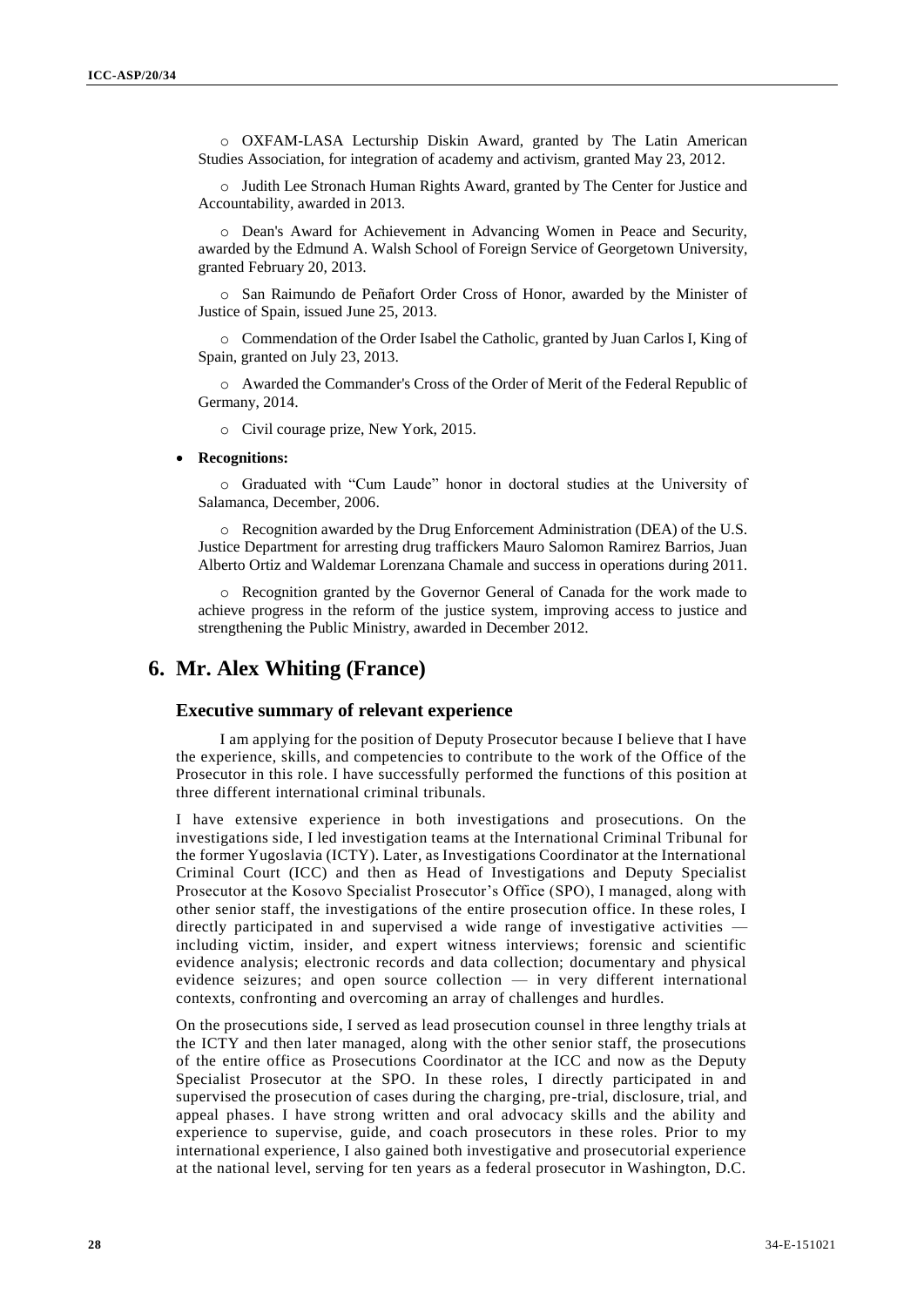and Boston, focusing on criminal civil rights and organized crime investigations and prosecutions.

My experience in conducting and managing both investigations and prosecutions deeply informs my understanding and ability to guide each part of the process from investigation through trial and appeal. Successful prosecutions of complex international crimes requires close collaboration and coordination at all times among investigators, prosecutors, and analysts. From my experience on the ground and as a supervisor, in both investigations and prosecutions, I know how to build and manage integrated teams. Moreover, I have the ability to recognize and anticipate the full range of risks and opportunities at every stage of the investigation and prosecution process. My experience has also helped me identify ways to make investigation and prosecution processes run more efficiently, achieving results with greater speed.

In addition, I have extensive experience in management at international tribunals. Many of the challenges faced by the ICC are managerial ones and are shaped by its international mandate, authority, and range of activities. In my role directing specific investigations and trials at the ICTY and managing investigations and prosecutions at the ICC and SPO, I have always built strong teams by inspiring excellent performance, close collaboration, and dedication to the mission. At the same time, successful management at international tribunals requires a commitment to providing clear direction and guidance to the teams, an ability to make hard decisions and communicate them clearly, and a willingness to hold oneself and others accountable for performance and comportment towards others. I have always sought to demonstrate these qualities in my management roles. In all of my positions I have energized the work of the office, set high standards, empowered the staff, and encouraged an atmosphere of mutual respect. I have also sought to address gender imbalances in the staff by identifying strong women performers and giving them greater responsibilities and recognition, encouraging women to apply for more senior positions, and promoting them whenever possible.

My experience across three different international tribunals is a further strength that I would bring to the role. I have a deep familiarity with the procedures and workings of the ICC, but I have also seen other approaches that will help me bring new idea s and changes to the ICC. I have seen and managed many of the institutional challenges faced by international tribunals.

I also have ten years of experience teaching and writing in the field of international criminal law at Harvard Law School, which has also allowed me to step back and critically reflect on the work of the tribunals. In addition, in this role I have consulted with, and advised, numerous NGOs and national prosecution offices in their efforts to advance accountability for international crimes. I understand the challenges faced by civil society and national prosecutors in their work and see the potential for greater collaboration with the ICC. I am persuaded that the ICC can only succeed if its work is coordinated with, and draws from, the essential work of local actors on the ground.

Finally, I will bring to the role a strong commitment to and belief in international criminal justice. I see the challenges faced by the ICC and understand its limitations, but I also deeply believe in its mission and its ability to bring justice for victims and contribute to deterrence for international crimes. This core belief motivates me each and every day in my work in this field. For all these reasons, I believe that I am particularly qualified to serve as ICC Deputy Prosecutor and would consider a true honor to contribute to the mission of the OTP in that capacity.

#### **Curriculum vitae**

# **1. Experience**

**Kosovo Specialist Prosecutor's Office (2019 – present)** The Hague, The Netherlands

**Deputy Specialist Prosecutor** (September 2020 – present) **Head of Investigations** (June 2019 – September 2020)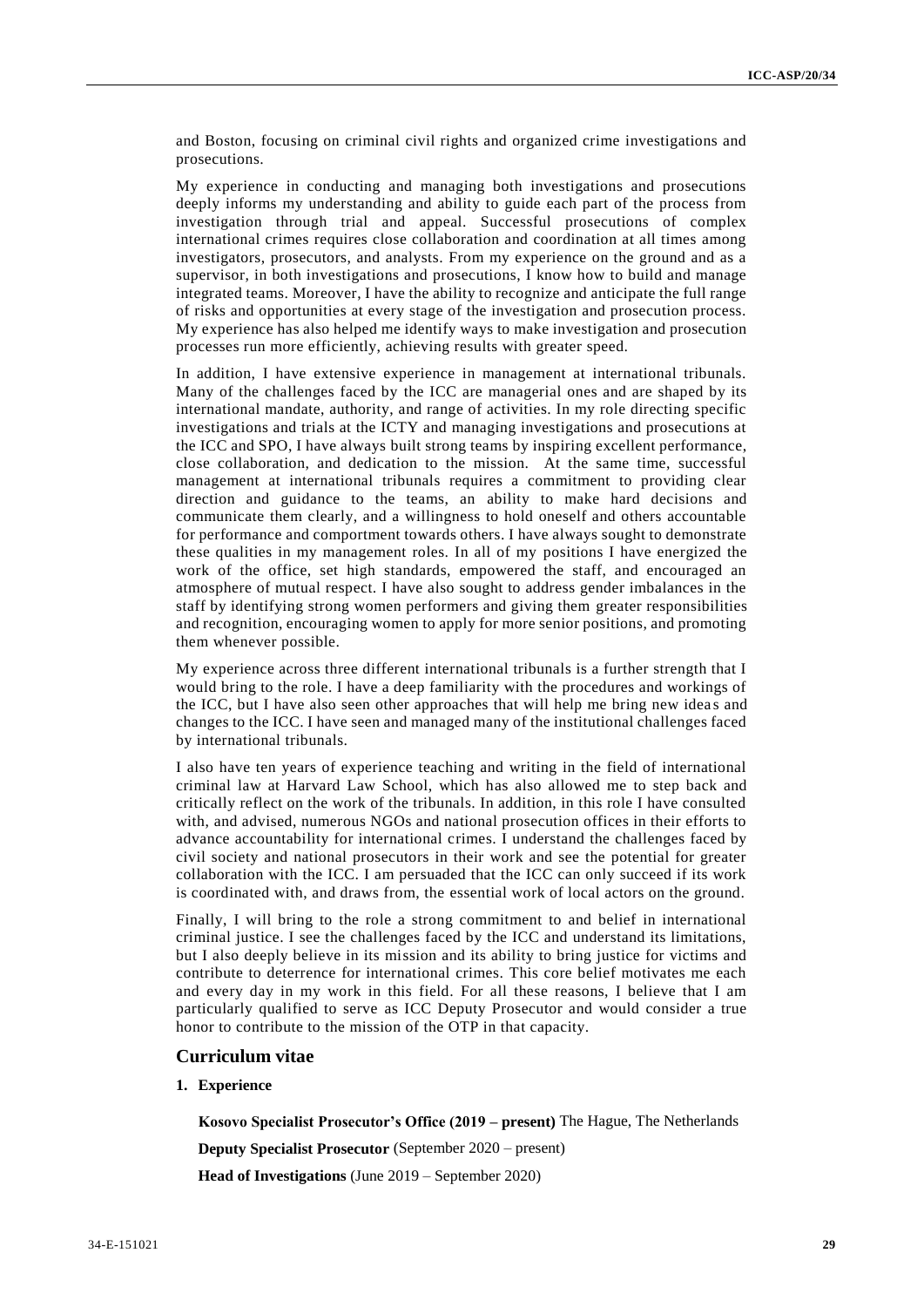Managing prosecutors, investigators, and analysts in the investigation and prosecution of war crimes and crimes against humanity occurring in Kosovo from 1 January 1998 through 31 December 2000.

**Harvard Law School (2013 – present)** Cambridge, MA

**Visiting Professor of Practice** (2021)

**Professor of Practice** (2013 – 2019) (on leave 2019 – 2021)

Teaching, writing and consulting on international criminal law, the International Criminal Court, ad-hoc international criminal tribunals, U.S. criminal justice, and evidence.

**International Criminal Court, Office of the Prosecutor (2010 – 2013)** The Hague, The Netherlands

**Prosecution Coordinator** (2012 – 2013)

Responsible for managing all prosecutions of crimes against humanity, war crimes, and genocide by the Office of the Prosecutor (OTP) including supervising all of the prosecutors, coordinating the approaches in all cases, providing legal and strategic guidance and direction, and reviewing all filings and significant positions advanced in court.

**Investigation Coordinator** (2010 – 2012)

Responsible for managing all investigations of crimes against humanity, war crimes, and genocide by the OTP including supervising the investigators and analysts, reviewing and contributing to investigation plans, as well as providing legal and strategic guidance and direction.

#### **Harvard Law School 2007 – 2010)** Cambridge, MA

#### **Assistant Clinical Professor of Law**

Taught courses on war crimes prosecution, federal prosecution, and evidence. Supervised students working on legal projects for international criminal tribunals and nongovernmental organizations focused on war-crimes prosecutions. Wrote and consulted on war crimes prosecution issues.

**Int'l Crim. Tribunal for the former Yugoslavia**, **Office of the Prosecutor (2002 – 2007)** The Hague, The Netherlands

#### **Senior Trial Attorney** (2005 – 2007)*,*

**Trial Attorney** (2002 – 2005)

Lead counsel in three investigations and prosecutions charging war crimes and crimes against humanity: *Prosecutor v. Fatmir Limaj, Isak Musliu, and Haradin Bala; Prosecutor v. Milan Martić;* and *Prosecutor v. Dragomir Milošević* (prosecution phase). Supervised and managed a team of twenty or more lawyers, investigators and staff during the investigation, charging, and trial phase of each prosecution.

#### **U.S. Attorney's Office, Assistant U.S. Attorney (1995 – 2002)** Boston, MA

Investigated and prosecuted crimes in the Organized Crime Strike Force and Public Corruption and Special Prosecutions Units. Led trials, appeals, grand jury investigations, and motions work. Recipient of the Special Achievement Award (1996), Director's Award for Superior Performance (1997), U.S. Marshal's Service Award (1999), Attorney General's Distinguished Service Award (2000), and OCDETF Award (2001).

**U.S. Dept. of Justice, Civil Rights Division, Criminal Sec., Trial Attorney (1991 – 1995)** Washington, D.C.

Investigated and prosecuted federal civil rights crimes around the United States. Led trials, grand jury investigations, and motions work. Recipient of Certificates of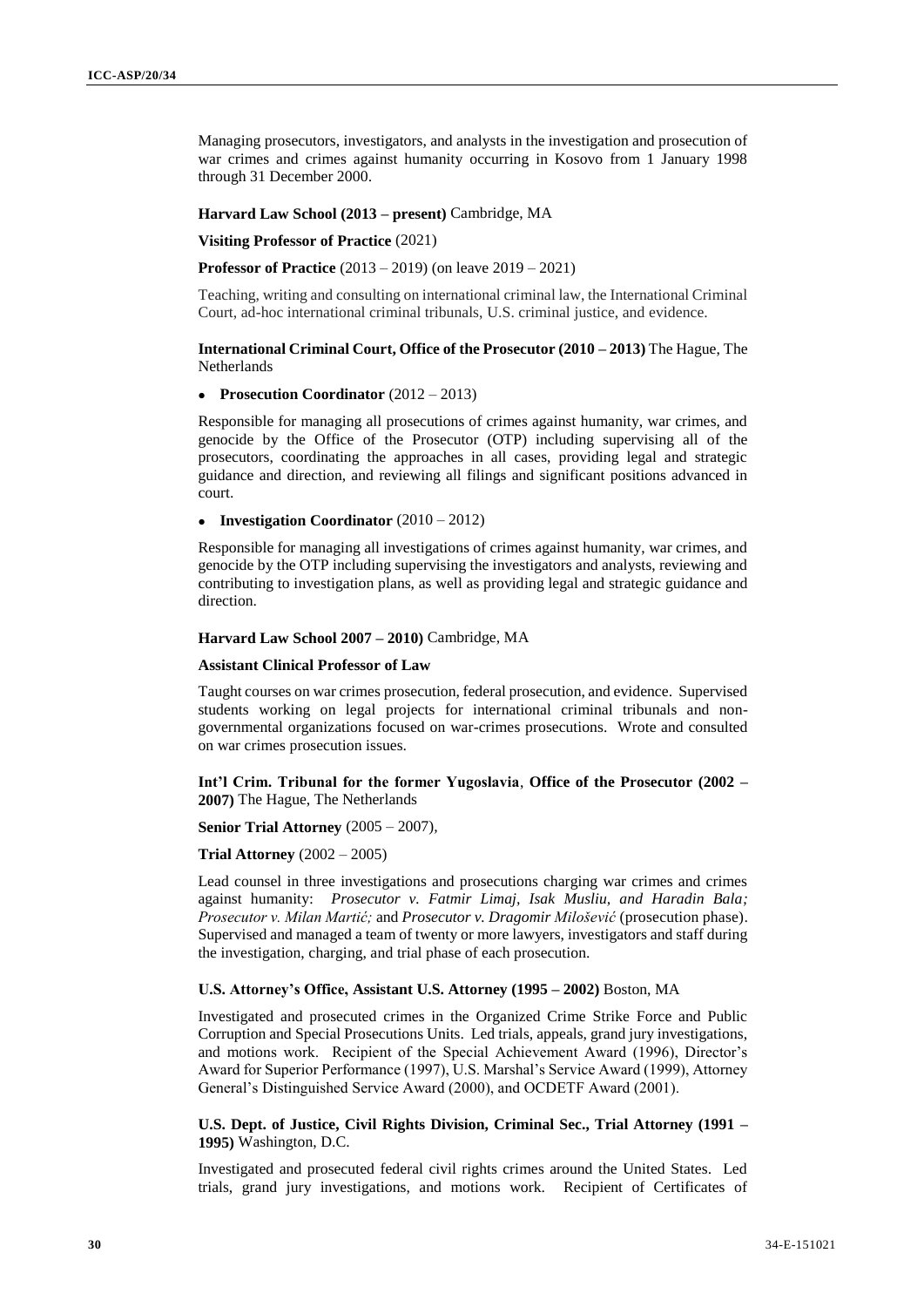Commendation (1992, 1994) and a Special Achievement Award (1993).

**Chambers of Judge Eugene H. Nickerson, E.D.N.Y., Law Clerk (1990 – 1991)** Brooklyn, NY

Researched legal issues and drafted orders and decisions for judge.

**Center for National Security Studies, Research Associate (1986 – 1987)** Washington, D.C.

Researched and wrote pieces on civil rights and national security issues.

**2. Education** 

**Yale Law School,** J.D., June 1990

Yale Law Journal: Book Review and Comments Editor

**Yale University**, B.A., May 1986

Phi Beta Kappa, *summa cum laude,* Distinction in the Major

#### **3. Publications**

*Prosecute Little Fish at the ICC,* (with Ward Ferdinandusse), J. Int'l Crim. J. (2021) (advance articles) [https://academic.oup.com/jicj/advance-article](https://academic.oup.com/jicj/advance-article-abstract/doi/10.1093/jicj/mqab046/6327070?redirectedFrom=fulltext)[abstract/doi/10.1093/jicj/mqab046/6327070?redirectedFrom=fulltext](https://academic.oup.com/jicj/advance-article-abstract/doi/10.1093/jicj/mqab046/6327070?redirectedFrom=fulltext)

*The President on Trial: Prosecuting Hissène Habré* (book review), J. Int'l Crim. J. (2021) (advance articles) [https://academic.oup.com/jicj/advance-article](https://academic.oup.com/jicj/advance-article-abstract/doi/10.1093/jicj/mqab041/6306970?redirectedFrom=fulltext)[abstract/doi/10.1093/jicj/mqab041/6306970?redirectedFrom=fulltext](https://academic.oup.com/jicj/advance-article-abstract/doi/10.1093/jicj/mqab041/6306970?redirectedFrom=fulltext) 

*Could the Crime of Aggression Undermine Deterrence?* J. Int'l Crim. J. (2021) (advance articles) [https://academic.oup.com/jicj/advance-article](https://academic.oup.com/jicj/advance-article-abstract/doi/10.1093/jicj/mqab028/6298307?redirectedFrom=fulltext)[abstract/doi/10.1093/jicj/mqab028/6298307?redirectedFrom=fulltext](https://academic.oup.com/jicj/advance-article-abstract/doi/10.1093/jicj/mqab028/6298307?redirectedFrom=fulltext)

*A Program for the Next Prosecutor,* 52 Case Western Reserve J. of Int'l L 479 (2020)

*Prosecution Strategy at the International Criminal Court in Search of a Theory in WHY* PUNISH PERPETRATORS OF MASS ATROCITIES? THEORETICAL AND PRACTICAL PERSPECTIVES ON PUNISHMENT IN INTERNATIONAL CRIMINAL LAW (F. Jessberger & J. Geneuss, eds.) (Cambridge U. Press 2019)

*An Investigation Mechanism for Syria: The General Assembly Steps into the Breach,* 15 Journal of Int'l Criminal J. 231 (2017)

*Investigations and Institutional Imperatives at the ICC* in THE FIRST GLOBAL PROSECUTOR (A. Whiting, M. Minow, C.T. Frost, eds.) (U. Michigan Press 2015)

*Disclosure Challenges at the International Criminal Court* in THE LAW AND PRACTICE OF THE INTERNATIONAL CRIMINAL COURT: A CRITICAL ACCOUNT OF CHALLENGES AND ACHIEVEMENTS (C. Stahn, ed.) (Oxford U. Press 2015)

*Dynamic Investigative Practice at the International Criminal Court*, 76 Law & Contemporary Problems 163 (2013)

INTERNATIONAL CRIMINAL LAW: CASES AND COMMENTARY (Oxford U. Press 2011), coauthored with Antonio Cassese, Guido Acquaviva, & Mary Fan

*The ICTY as a Laboratory of International Criminal Procedure* in THE LEGACY OF THE INTERNATIONAL CRIMINAL TRIBUNAL FOR THE FORMER YUGOSLAVIA (B. Swart, G. Sluiter, A. Zahar eds.) (Oxford U. Press 2011)

*In International Criminal Law, Justice Delayed Can be Justice Delivered,* 50 Harvard International Law Journal 323 (2009)

*Lead Evidence and Discovery Before the International Criminal Court: The Lubanga Case,*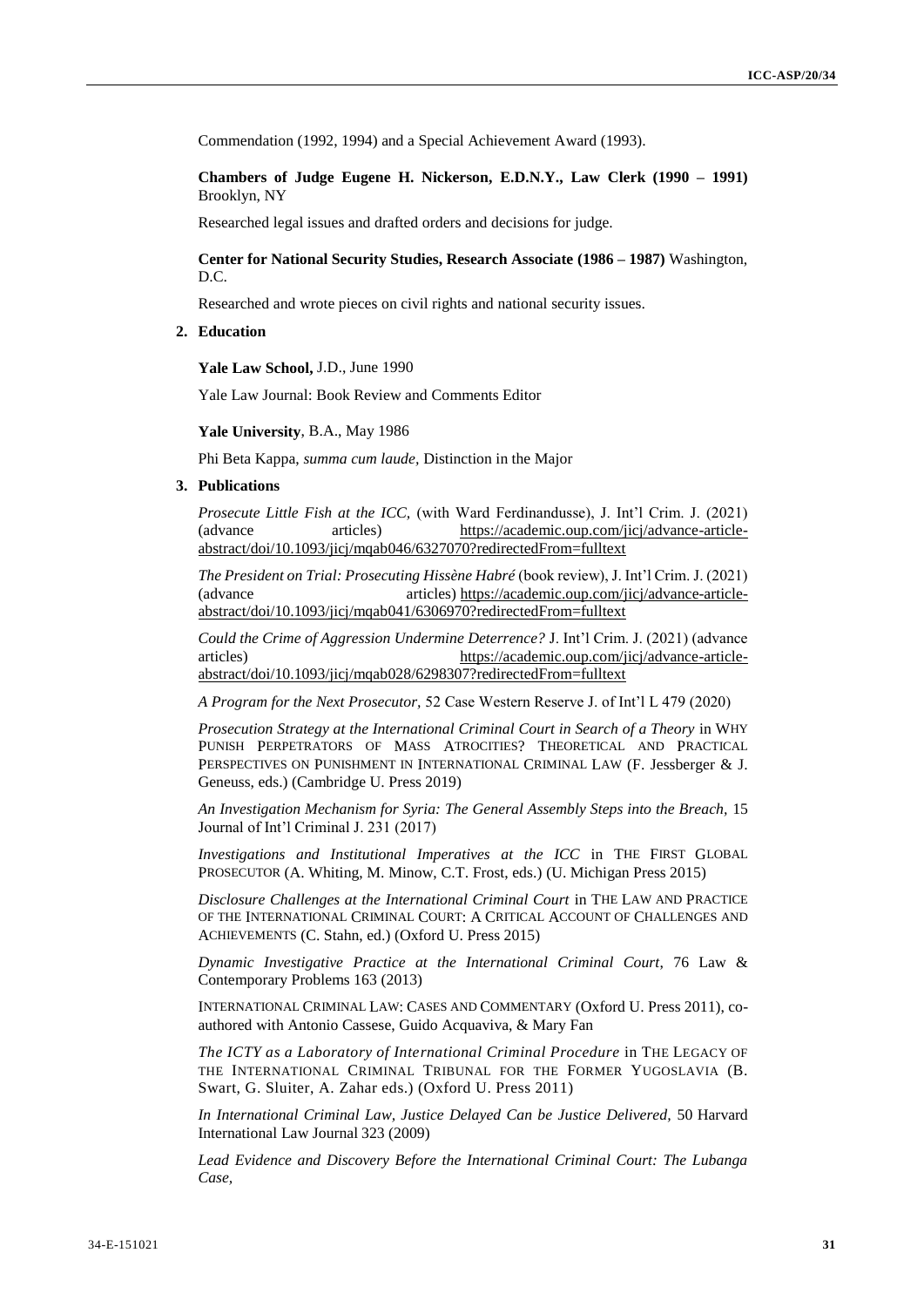14 UCLA Journal of International Law and Foreign Affairs 207 (2009)

*How Prosecutors Should Exercise Their Discretion Now That the Sentencing Guidelines are Advisory*, Issues in Legal Scholarship, Vol. 8: Iss. 2, Article 2 (2009) (New Directions for the Department of Justice Symposium) (http://www.bepress.com/ils/vol8/iss2/art2)

Note*: Controlling Tin Cup Diplomacy*, 99 Yale Law Journal 2043 (1990)

*Covert Operations and the Democratic Process: The Implications of the Iran-Contra Affair*, Publication of the Center for National Security Studies, Washington, D.C. (1987)

#### **4. Activities**

Editor, Just Security blog (justsecurity.org) (2015 – present)

Fellow, National Institute of Military Justice (2021 – present)

Stop Ecocide Foundation, Expert panel to draft definition of the crime of Ecocide (2021)

American Society of International Law International Criminal Court Task Force (published report on policy options for U.S. engagement with the ICC) (2020 – 2021)

Advisory Board, Civitas Maxima (2018 – present)

Advisory Board, Lawyers for Justice in Libya (2018 – present)

Member Board of Directors, Center for Climate Crime Analysis (2018 – present)

American Bar Association international criminal justice standards task force member  $(2017 - present)$ 

Member of the Board of Advisors of the American Bar Association's International

Criminal Court Project (2016 – present)

Member of the Independent Commission of Experts of the "Project of Commerce, Crime & Human Rights, Closing the Prosecution Gaps," sponsored by the International Corporate Accountability Roundtable and Amnesty International (2014 – present)

Editorial Board Member, Journal of International Criminal Justice (2010 – present)

Commissioner and Member of the Advisory Panel of the Commission for International Justice and Accountability (2014 – present)

Senior fellow, University of Melbourne Law School (July 2017) (taught master's level course).

George and Irina Schaeffer center for the study of genocide, human rights and conflict prevention fellow, the American University of Paris (summer 2017)

Harvard Law School Women's Law Association Shatter the Glass Ceiling Award recipient (for Excellence in Engaging Students in Difficult and Important Conversations) (April 2017)

Consultant to the Office of the International Co-Prosecutor, Extraordinary Chambers in the Courts of Cambodia (ECCC) (2014 – 2015)

International Bar Association, War Crimes Committee, Co-Chair (2013-2014), Vice-Chair (2009 – 2013)

Member of Expert Initiative on Promoting Effectiveness at the International Criminal Court, sponsored by Swiss Federal Department of Foreign Affairs and University of Amsterdam (2013 – 2014)

Training of Ukrainian human rights lawyers in Kiev, Ukraine, sponsored by the International Partnership for Human Rights (September 2014)

Training of prosecutors and investigators in the International Crimes Division, Kenya, sponsored by the German Federal Foreign Office (February 2014)

Training of human rights lawyers from Sri Lanka in the investigation of war crimes, sponsored by the Commonwealth Human Rights Initiative (September 2009)